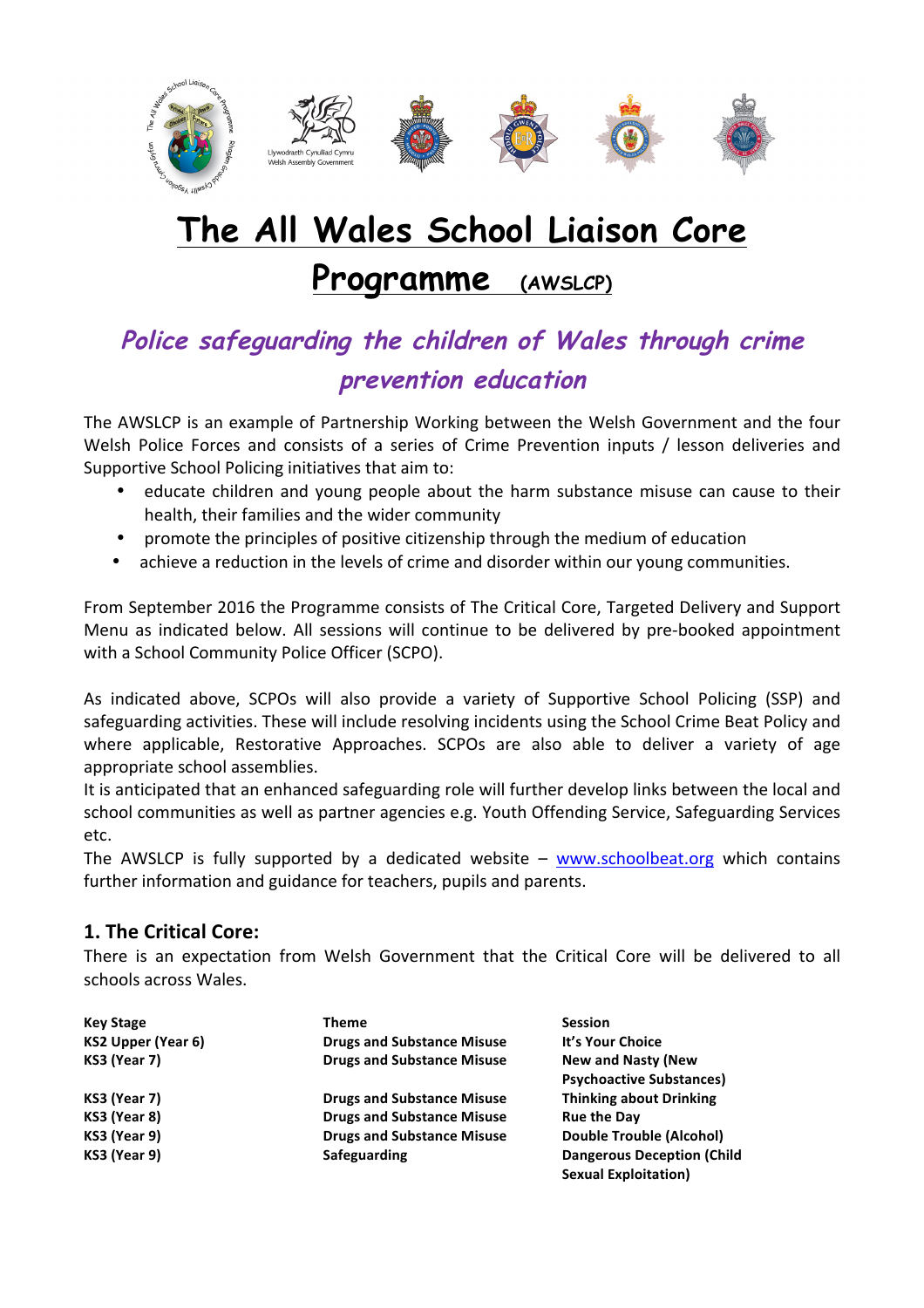

**Image Enhancing Drugs)** KS4 (Year 10/11) **Safeguarding No Means No (Sexual Consent)** 

## **2. Targeted Delivery:**

The Targeted deliveries provide each force area and the schools within it, flexibility based upon local threat, risk and harm.

| <b>Key Stage</b>          | <b>Theme</b> | <b>Session</b>                       |
|---------------------------|--------------|--------------------------------------|
| <b>KS2 Lower (Year 4)</b> | Safeguarding | <b>Friend or Foe</b>                 |
| <b>KS2 Lower (Year 3)</b> | Safeguarding | <b>Stay SMART (Internet Safety)</b>  |
| KS2 Upper (Year 6)        | Safeguarding | Be Cyber Safe (Cyberbullying)        |
| <b>KS2 Upper (Year 5)</b> | Community    | I Didn't Think (ASB)                 |
| <b>KS3 (Year 7)</b>       | Safeguarding | <b>Risky Pics (Sexting)</b>          |
| KS3 (Year 8)              | Safeguarding | <b>Look Who's Talking (Grooming)</b> |
| KS3 (Year 9)              | Safeguarding | <b>Hidden Hurt (Domestic Abuse)</b>  |

### **3. Support Menu**

It should be noted that targeted activity will not be restricted to the above and further support topics are available as indicated below.

| <b>Key Stage</b>                 | <b>Theme</b>                      | <b>Session</b>                         |
|----------------------------------|-----------------------------------|----------------------------------------|
| <b>Foundation Phase (Year 2)</b> | <b>Drugs and Substance Misuse</b> | Who, What, Where?                      |
| <b>Foundation Phase</b>          | <b>Safeguarding</b>               | People Who Help Us                     |
| <b>Foundation Phase (Year 1)</b> | <b>Safeguarding</b>               | <b>Playing Safe</b>                    |
| <b>Foundation Phase (Year 2)</b> | <b>Safeguarding</b>               | Safe Haven                             |
| <b>Foundation Phase (Year 2)</b> | Community                         | <b>Right and Wrong</b>                 |
| <b>KS2 Lower (Year 4)</b>        | <b>Drugs and Substance Misuse</b> | <b>TASK</b>                            |
| <b>KS2 Lower (Year 3)</b>        | Community                         | <b>Sticks and Stones (Bullying)</b>    |
| KS2 Upper (Year 6)               | <b>Drugs and Substance Misuse</b> | So, What's the Problem?                |
| KS2 Upper (Year 5/6)             | <b>Safeguarding</b>               | <b>Picture this! (Mobile Phones)</b>   |
| <b>KS2 Upper (Year 6)</b>        | <b>Safeguarding</b>               | <b>Right to be Safe</b>                |
| <b>KS2 Upper (Year 5)</b>        | Community                         | The Park (ASB)                         |
| KS2 Upper (Year 5)               | Community                         | <b>Noughts and Crosses (Diversity)</b> |
| <b>KS3 (Year 7)</b>              | <b>Drugs and Substance Misuse</b> | <b>Solving the Problem</b>             |
| <b>KS3 (Year 9)</b>              | <b>Safeguarding</b>               | <b>Why Weapons?</b>                    |
| <b>KS3 (Year 9)</b>              | Safeguarding                      | <b>Personal Safety</b>                 |
| <b>KS3 (Year 7)</b>              | <b>Safeguarding</b>               | <b>Just the Ticket</b>                 |
| <b>KS3 (Year 7)</b>              | Community                         | Kiddo's Choice (ASB)                   |
| KS3 (Year 8)                     | Community                         | <b>Breaking the Cycle (Bullying)</b>   |
| KS3 (Year 8)                     | Community                         | <b>Cultural Identity</b>               |
| <b>KS4 (Year 10)</b>             | <b>Drugs and Substance Misuse</b> | <b>Class Act</b>                       |
| <b>KS4 (Year 10)</b>             | Community                         | <b>COW (Safety/Car Crime)</b>          |
| <b>KS4 (Year 10)</b>             | Community                         | Save Me (Diversity)                    |
| <b>KS4 (Year 10)</b>             | Community                         | <b>Rights and Responsibilities</b>     |
|                                  |                                   |                                        |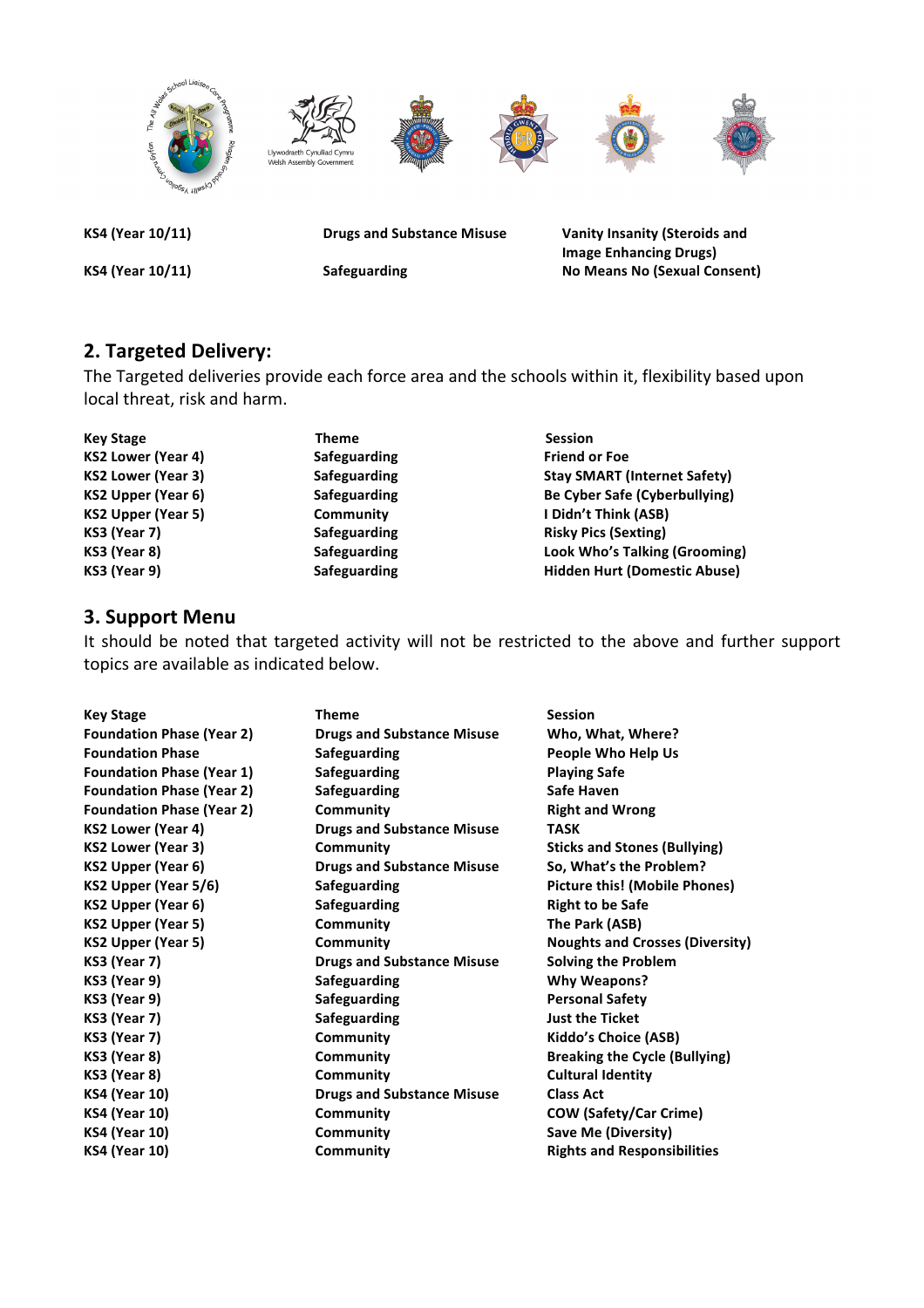

# **The Critical Core**

#### **It's Your Choice**

Through a variety of activities pupils learn that drugs may be legal, illegal or medicines. They develop their awareness of the dangers of illegal drugs and consider the need to make positive choices.

- Lesson aim To begin to know about the harmful effects of legal and illegal substances.
- Key Words alcohol, solvents, depressant, risks, consequences.

#### **New and Nasty**

Pupils discover what NPS are. Through activities and group work they learn to identify the risks and consequences of using the substances. They are given the opportunity to develop strategies to help overcome peer pressure and are signposted to sources of help, support and advice.

- Lesson Aim To understand the harmful effects of New Psychoactive Substances (NPS) and to help you make informed choices.
- Key Words: New Psychoactive Substances (NPS), peer pressure, risk, consequences.

#### **Rue the Day**

After viewing the video "Rue the Day" young people through a series of interactive activities explore the legal process of being involved in, possessing or supplying illegal substances.

- Lesson Aim To know the legal consequences of substance use and misuse in order to make informed decisions that might affect them in the future.
- Key Words supply, consequences, arrest, offences, charged, convicted.

#### **Thinking About Drinking**

Through discussion, questioning and activities pupils learn about Alcohol, its effects and the risks associated with drinking. They find out about the Law while playing a game and finally are signposted to agencies that offer help and support.

- Lesson Aim  $-$  To know about Alcohol, the Law and the risks of drinking
- Key Words Alcohol, units, binge drinking, anti-social behaviour.

#### Double Trouble

Through discussion, questioning and activities pupils learn about Alcohol, its effects and the risks associated with drinking. They find out about the Law while playing a game and finally are signposted to agencies that offer help and support.

- Lesson Aim To know the risks and consequences of Alcohol use.
- Key Words Alcohol, binge drinking, spiked drinks.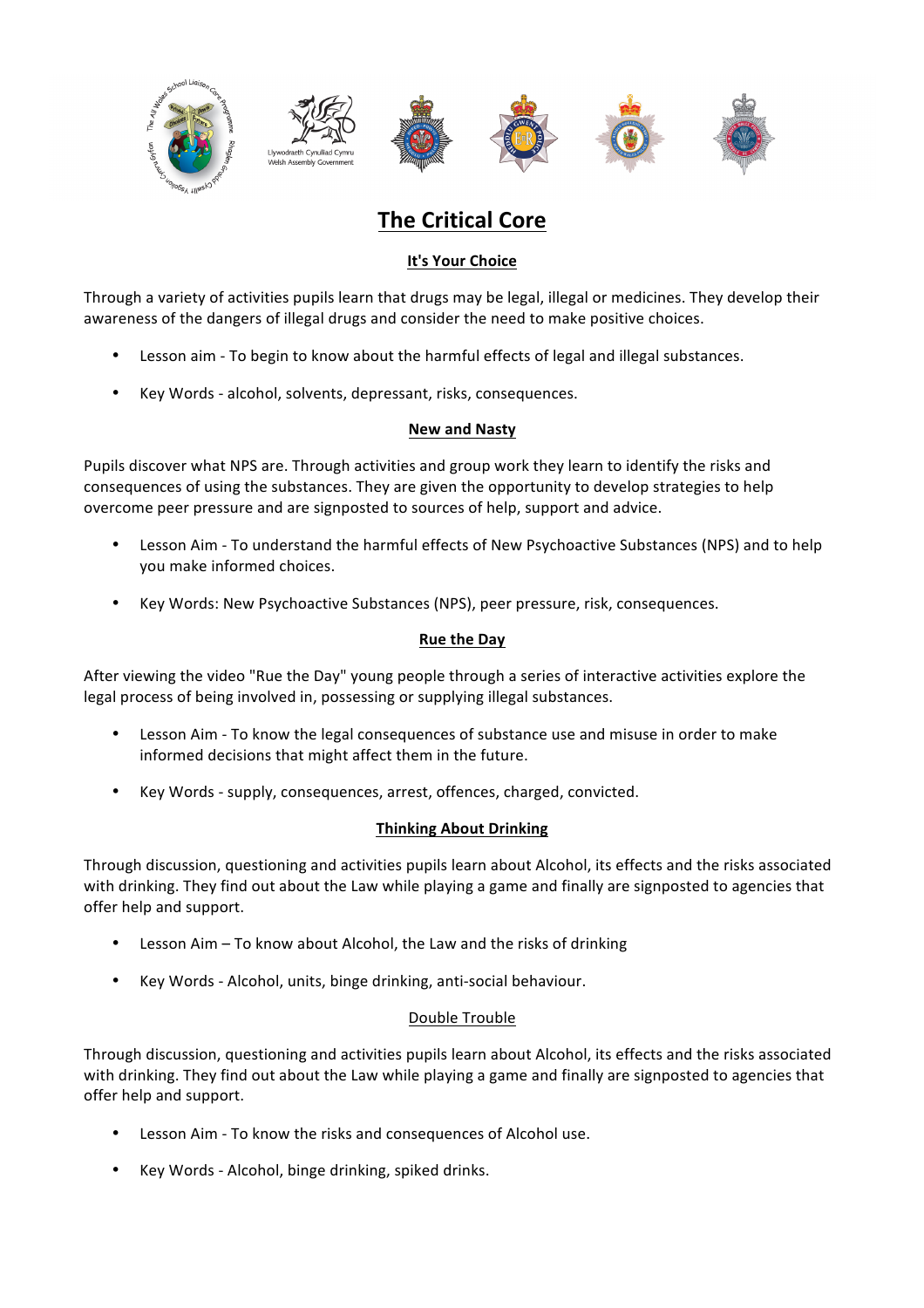

#### **Dangerous Deception**

Based on a real life event, a DVD describes the story of Lucy who is groomed by a man, who contacted her on the Internet, posing as a model agency. Lucy soon becomes a victim of CSE. Using discussion and interactive activities, the lesson focuses on identifying early warning signs and encourages pupils to make positive choices and keep safe

- Lesson Aim To recognise what sexual exploitation is and to know where to go for help.
- Key Words exploitation, grooming, control, incentives.

#### **Vanity Insanity**

Pupils develop their awareness about the risks and consequences of using different types of Steroids and image enhancing drugs. The Law regarding their use is discussed within the context of scenarios which reinforce key messages. Information is given on where to go for help.

- Lesson Aim To raise awareness of the risks and consequences of using IPEDs.
- Key Words Body image, performance enhancing, image enhancing, consequences.

#### **No Means No**

This lesson introduces the concept of consent and develops strategies to empower young people to understand sexual consent. Pupils watch a DVD clip to trigger group discussion around sexual consent, the law and its consequences and explore scenarios to enable them to make informed decisions. The lesson also highlights local and national support agencies.

- Lesson Aim To understand and recognise the importance of sexual consent.
- Key Words consent, rape, consensual, coercion.

# **Targeted Delivery Menu**

#### **Friend or Foe**

The lesson raises awareness with pupils that it's not possible to tell what a person is like just by their appearance. It helps identify potentially dangerous situations and explores coping strategies. A short DVD called Anwen's Story highlights the importance of talking to a trusted adult if they feel unsafe or uncomfortable.

- Lesson Aim To begin to recognise who is a safe friend.
- Key Words safe, unsafe, trust, secrets.

#### **Stay SMART**

Stay SMART is a lesson for 7 to 9-year olds, which raises awareness of important safety and privacy issues when chatting or playing online.

Lesson Aim - Let's get SMART online.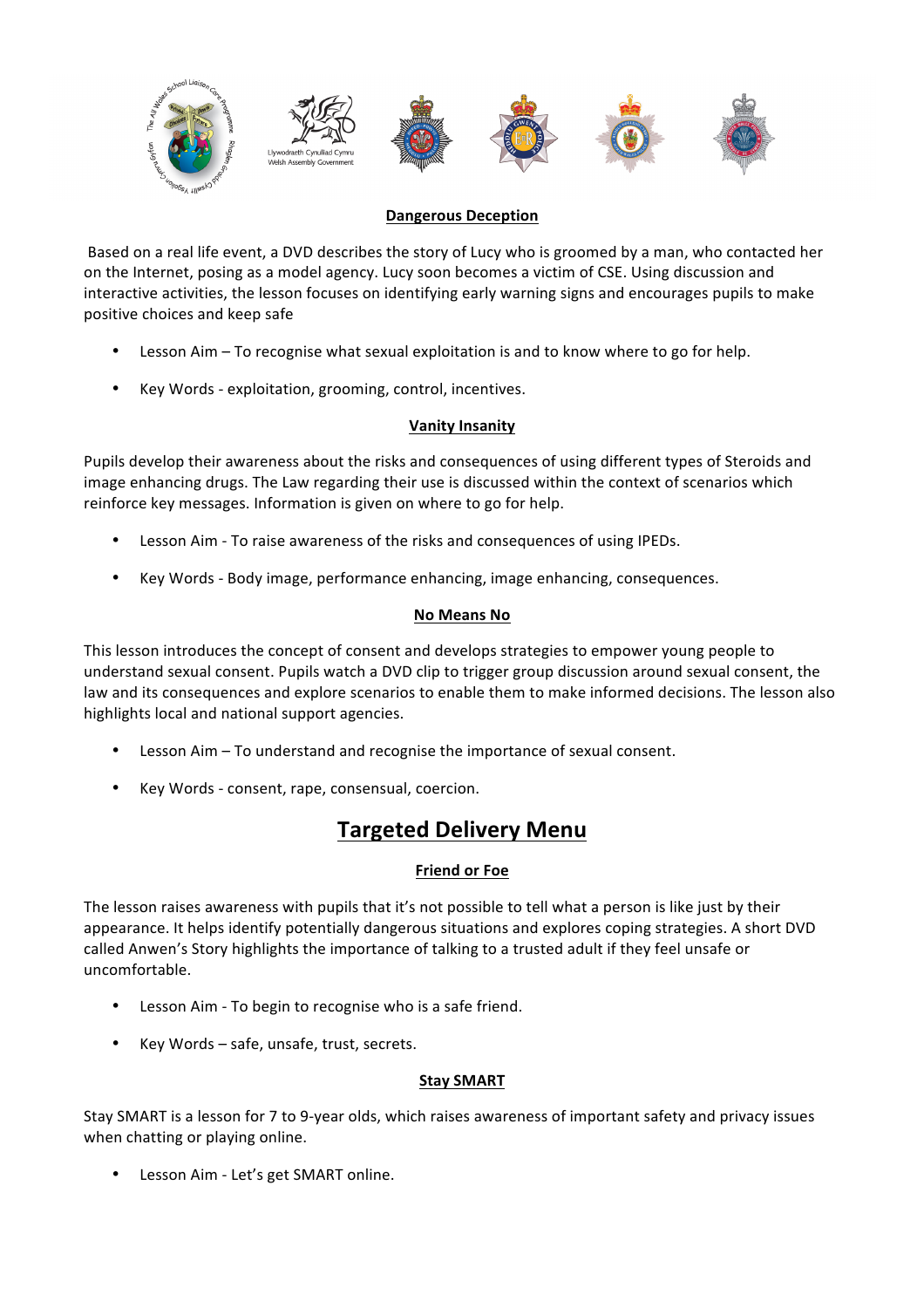

Key Words - SMART, safe, meeting, accepting, reliable, tell.

#### **Be Cyber Safe**

This lesson focuses on a young girl who unwittingly becomes a victim of cyberbullying. The DVD illustrates the vulnerability of children to this form of bullying and the impact it can have on their lives. The lesson highlights the problem and promotes discussion and debate around the issue.

- Lesson Aim To raise awareness of what constitutes cyberbullying.
- Key Words bullying, cyberbullying, digital communication, consequences.

#### **I Didn't Think**

This lesson is based on an impactive DVD about low-level anti-social behaviour that looks at the same events from the different perspectives of the victim and the perpetrator. The lesson also examines the consequences of the perpetrator's actions and provides opportunities for discussion, group work and interactive activities to encourage children to consider what constitutes anti-social behaviour and the effect it has on others. The lesson also offers an opportunity to make positive choices.

- Lesson Aim To develop an understanding of anti-social behaviour.
- Key Words choices, consequence, anti-social behaviour.

#### **Risky Pics**

This is lesson seeks to raise awareness and understanding of the dangers of and the law regarding sexting. Pupils are taught that choices have consequences and that they need to adopt strategies to stay safe.

- Lesson Aim To raise awareness and understanding of the dangers of sexting.
- Key Words sexting, indecent image, choice, abuse.

#### **Look Who's Talking**

In this lesson through a variety of activities, including an interactive quiz and group work, pupils learn how to stay safe on the Internet. Pupils begin to understand the many positive uses of the Internet, the importance of personal safety issues whilst using the internet and to recognise that strangers can use the Internet to approach children, often for the wrong reasons.

- Lesson Aim How to use the internet safely.
- Key Words risks, grooming, check in, social networking, CEOP report button.

#### **Hidden Hurt**

This lesson with the use of a DVD entitled Hidden Hurt focuses on a young couple called Carys and Rhys and their relationship. The lesson helps young people to understand the different forms of domestic abuse and through the use of interactive activities pupils are empowered to identify the warning signs of an abusive relationship. Scenarios are used to help the pupils identify how to access help and support.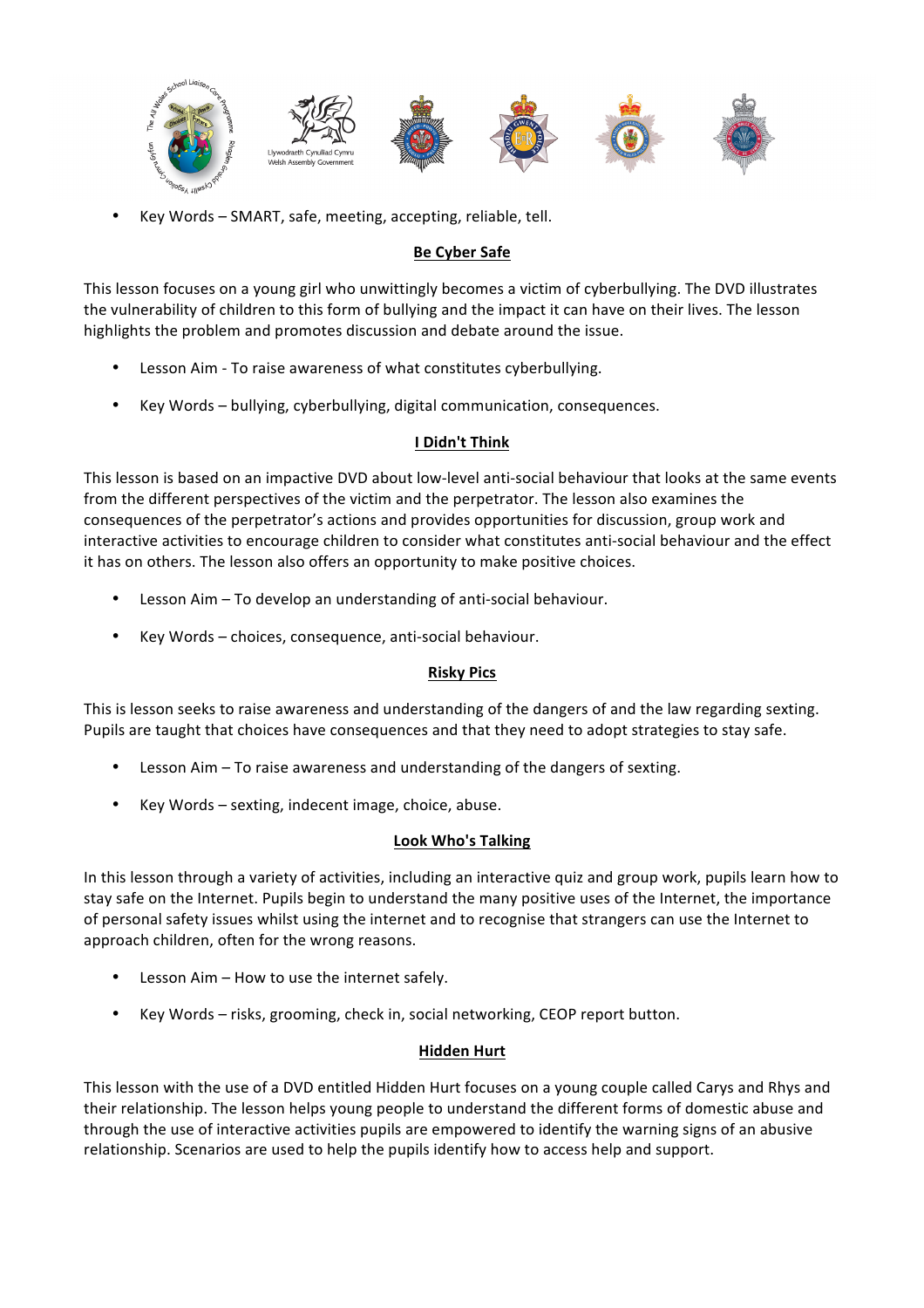

- Lesson Aim  $-$  To recognise and develop safe relationships with others.
- Key Words domestic abuse, psychological, physical, emotional, financial, sexual.

# **Support Menu**

#### **Who? What? Where?**

Pupils meet up with Tarian the dragon puppet. Together they decide what to do with a bag that has been found, containing a range of everyday objects that could harm them.

- Lesson Aim To understand the dangers and benefits of medicines.
- Key Words medicine, being safe, who? what? where?.

#### People Who Help Us

A variety of visual aids props and stories helps pupils to identify the five services that can help them during an emergency. Through role play they practice making 999 calls and teach Tarian what they have learned.

- Lesson  $A$ im To know who can help us in an emergency.
- Key Words: emergency, emergency service, 999.

#### **Playing Safe**

Using a variety of visual aids, props and a story the lesson helps pupils to identify safe places to play and reinforces the importance of always telling a trusted adult where they are.

- Lesson Aim To know the difference between safe and unsafe places to play.
- Key Words: safe, unsafe, choice.

#### **Safe Haven**

This lesson sensitively introduces the concept of domestic abuse. Through the use of role-play, story time and other interactive activities, it helps children explore and understand difficult emotions. The lesson also highlights the importance of talking to a trusted adult if they feel unsafe or uncomfortable.

- Lesson Aim  $-$  To raise awareness of personal safety and well being in the home.
- Key Words: feelings, safe, unsafe, help.

#### **Right and Wrong**

Through discussion and drama, pupils consider whether a range of activities are wright or wrong. During "tell Tarian time", they remind Tarian how to show respect, care and consideration for others.

- Lesson  $A$ im  $-$  To know what is right and wrong.
- Key Words rules, laws, right, wrong, sad, angry, scared, happy.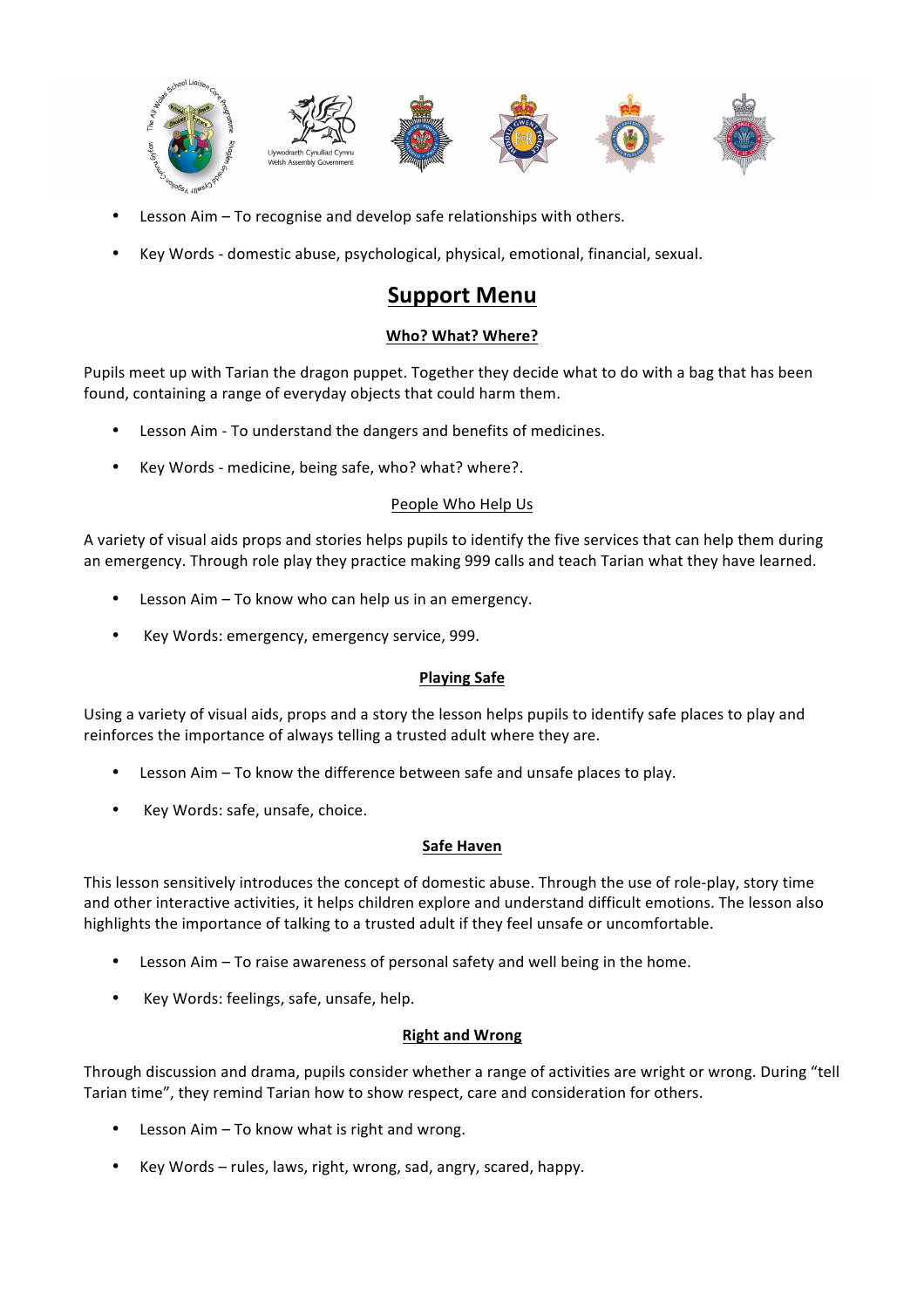

#### **Sinister Substances**

Through the medium of an interactive story and workshop, pupils increase their knowledge of the risks consequences and laws governing Tobacco, Alcohol and Solvent substances.

- Lesson Aim To know about the harmful effects of Tobacco, Alcohol & Solvents both to themselves and to others.
- Key Words substances, alcohol, tobacco, solvents.

#### **Sticks and Stones**

Pupils participate in a variety of lively activities to recognise different types of bullying and understand the effect it has on other people. They learn what to do and where to go for help.

- Lesson Aim  $-$  To develop strategies to resolve conflict and deal with bullying.
- Key Words bullying, harmful, sad, angry, scared, happy, embarrassed.

#### **So, What's the Problem?**

Pupils carry out a variety of activities as pairs and groups to discover the harmful effects and consequences of the misuse of alcohol and solvents. A DVD clip "Alcohol on Trial" stimulates discussion about Anti-Social behaviour, binge drinking and its effects on the community. They are encouraged to keep mind and body safe and to have respect for themselves, others and the law. Information is given on where to go for help.

- Lesson Aim To understand the risks and consequences of alcohol and solvent use and misuse.
- Key Words alcohol, solvents, depressant, risks, consequences.

#### **Picture This!**

In this lesson pupils learn about the positive uses of mobile phones. They watch a DVD about a character called Esther who makes a short film using a camera phone. Unfortunately things go wrong and Esther finds herself in trouble. Through discussion and use of interactive resources, pupils explore the consequences of mobile phone misuse, how to avoid things going wrong and who can help if they do.

- Lesson  $A$ im To be able to use a mobile phone safely and to recognise mobile phone misuse.
- Key Words trolling, social networking, posting, geotagging

#### **Right to be Safe**

This lesson focuses on all children and young peoples' right to feel safe. Through class activities and group work pupils are asked to consider various safe and unsafe situations, how risks can be reduced, and who they can turn to if they need help or support.

- Lesson  $A$ im To enable pupils to identify positive relationships
- Key Words relationships, support, safe, unsafe.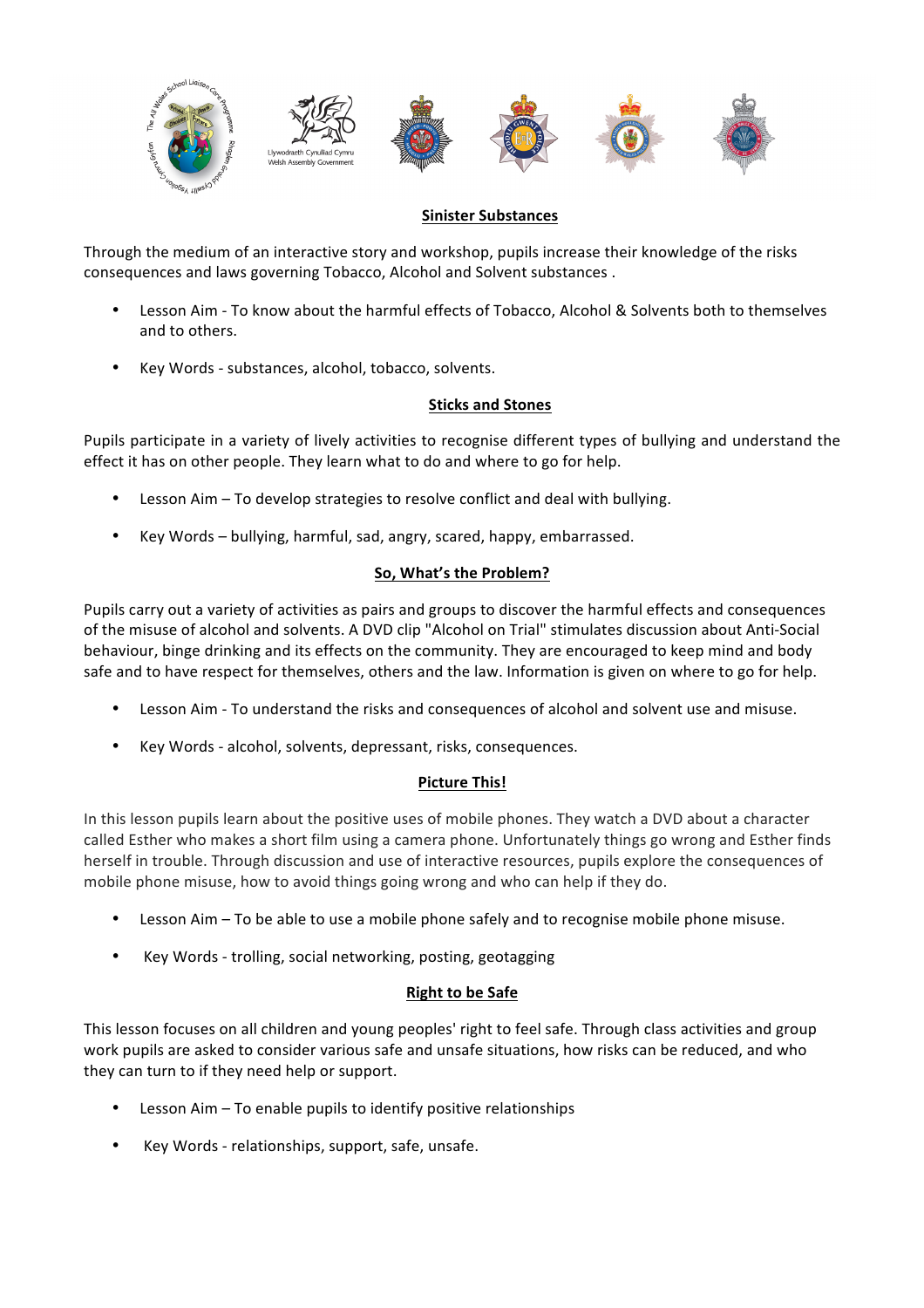

#### **The Park**

Through a variety of activities including the designing of an ideal Park or play area that is later vandalised pupils examine the concepts of peer pressure and ASB. Pupils learn that all actions have consequences.

- Lesson Aim To show care, consideration and respect for others and their property.
- Key Words community, peer pressure, personal safety, anti-social behaviour, crime, victim, consequence.

#### **Noughts and Crosses**

Through a variety of activities including discussion, decision making and role play, pupils are encouraged to value and celebrate cultural difference and diversity. Pupils are also taught to recognise how stereotypes can result in prejudice and hate crime.

- Lesson Aim To value and celebrate cultural difference and diversity.
- Key Words stereotype, prejudice, hate crime, community, diversity.

#### **Solving the Problem**

'Flying High', a contemporary DVD produced by young people themselves, is used in this lesson to encourage pupils to consider the risks and consequences of sniffing solvents. Group work and hot seating activities provide opportunities for pupils to discuss key questions that will challenge their own ideas and attitudes towards peer pressure and taking risks. Pupils are given information and advice about where they can obtain help.

- Lesson Aim To display a responsible attitude towards keeping the mind and body safe and healthy.
- Key Words solvent, sniffing, choices, risk, consequences.

#### **Why Weapons?**

Using a variety of activities and stimuli, including DVD footage, pupils learn to understand the risks and consequences of carrying weapons. The lesson also seeks to raise awareness of risk situations and potential dangers that young people may face in their everyday lives whenever they are around weapons, to understand the law regarding weapons (especially knives and guns) in public places, on school premises and the police response and to consider what constitutes a legal and illegal weapon and the consequences of carrying such weapons.

- Lesson Aim To understand the risks and consequences of carrying knives and other weapons.
- Key Words risk, personal safety, responsibilities, weapon culture, school premises.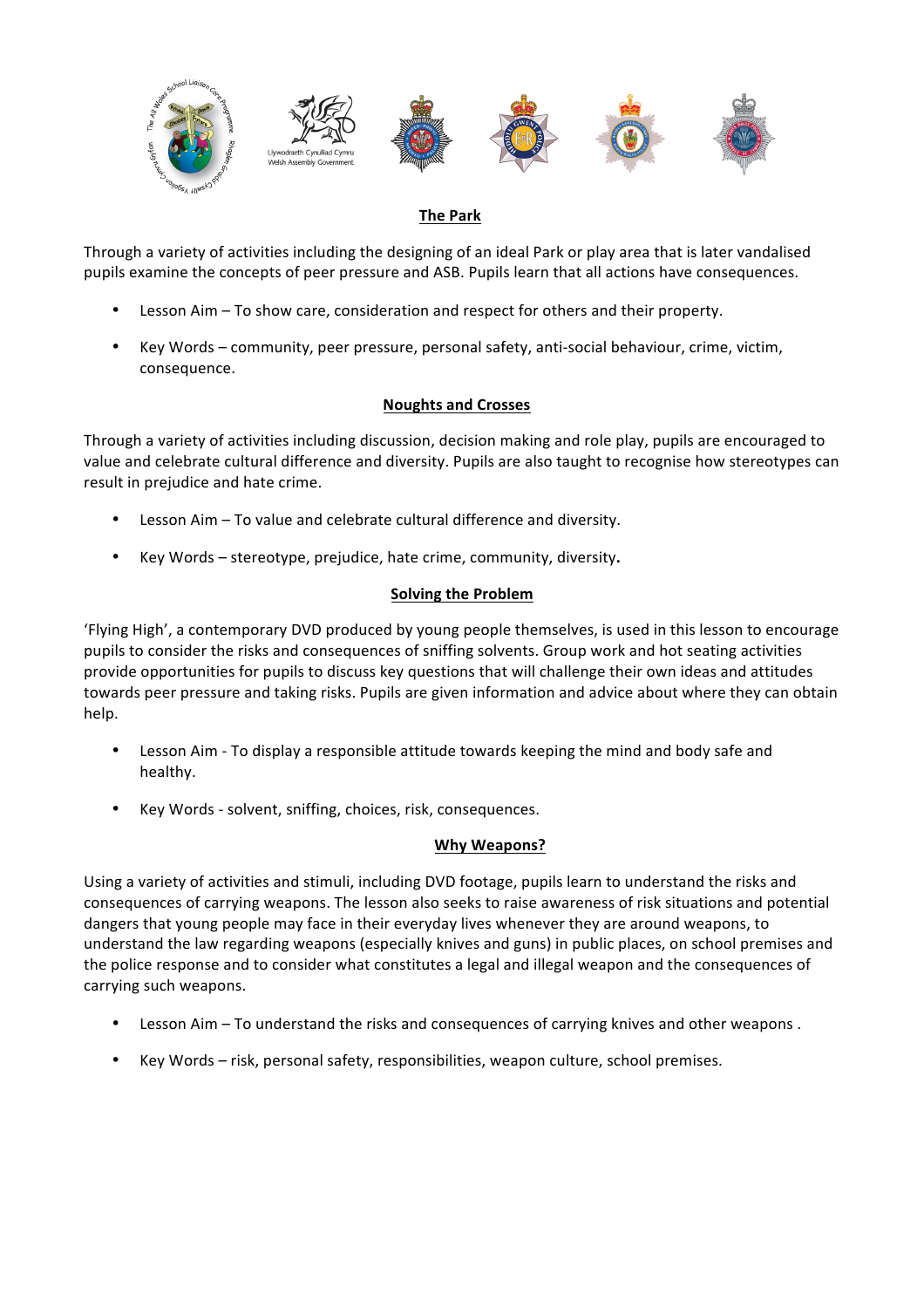

#### **Personal Safety**

Pupils have an opportunity to discuss the very many ways that the internet can be used safely. They are also warned about the dangers and given information on how to protect themselves from risk, using DVDs and interactive activities.

- To recognise and reduce risks in everyday life.
- Key Words risk, danger, coping strategies, options, assess.

#### **Just the Ticket**

This lesson reinforces the need to travel safely on school transport, explores what constitutes irresponsible behaviour and considers the serious consequences of behaving in a dangerous manner. A variety of activities, including self- reflection and group work also emphasises that abiding by rules is essential for the safety of themselves and others.

- Lesson Aim  $-$  To know how to travel safely on school transport and to be aware of the Travel Behaviour Code.
- Key Words Travel Behaviour Code, irresponsible behaviour, rights, responsibility, personal safety, consequences.

#### **Kiddo's Choice**

Pupils explore the consequences of crime and anti-social behaviour aided by a DVD. Youth Offending Teams, Magistrates in the community and Victim Support join forces with the police to deliver interactive workshops. This lesson can also simply be delivered by an SCPO.

- Lesson Aim To understand what will happen to me, my family, friends and community (school and neighbours) if I behave in an anti-social way or commit a crime.
- Key Words community, peer pressure, anti-social behaviour, civil injunction, crime, victim, consequence.

#### **Breaking the Cycle**

Using a variety of stimuli including photographs and scenarios pupils learn to empathise with and be sensitive towards other peoples' experiences and feelings. Pupils consider the harmful effects of bullying and assertive ways of dealing with it. The lesson also highlights that in later life aspects of bullying can become criminal offences. 

- Lesson Aim  $-$  To know the harmful effects of bullying and assertive ways of dealing with it.
- Key Words bullying, regular, different, harmful, empathy, assertive.

#### **Cultural Identity**

Through class discussion, pair work and critical reflection, pupils explore the need to understand cultural differences and recognise expressions of prejudice and stereotyping. Pupils are encouraged to value equal opportunity, cultural and religious diversity and respect the dignity of themselves and others.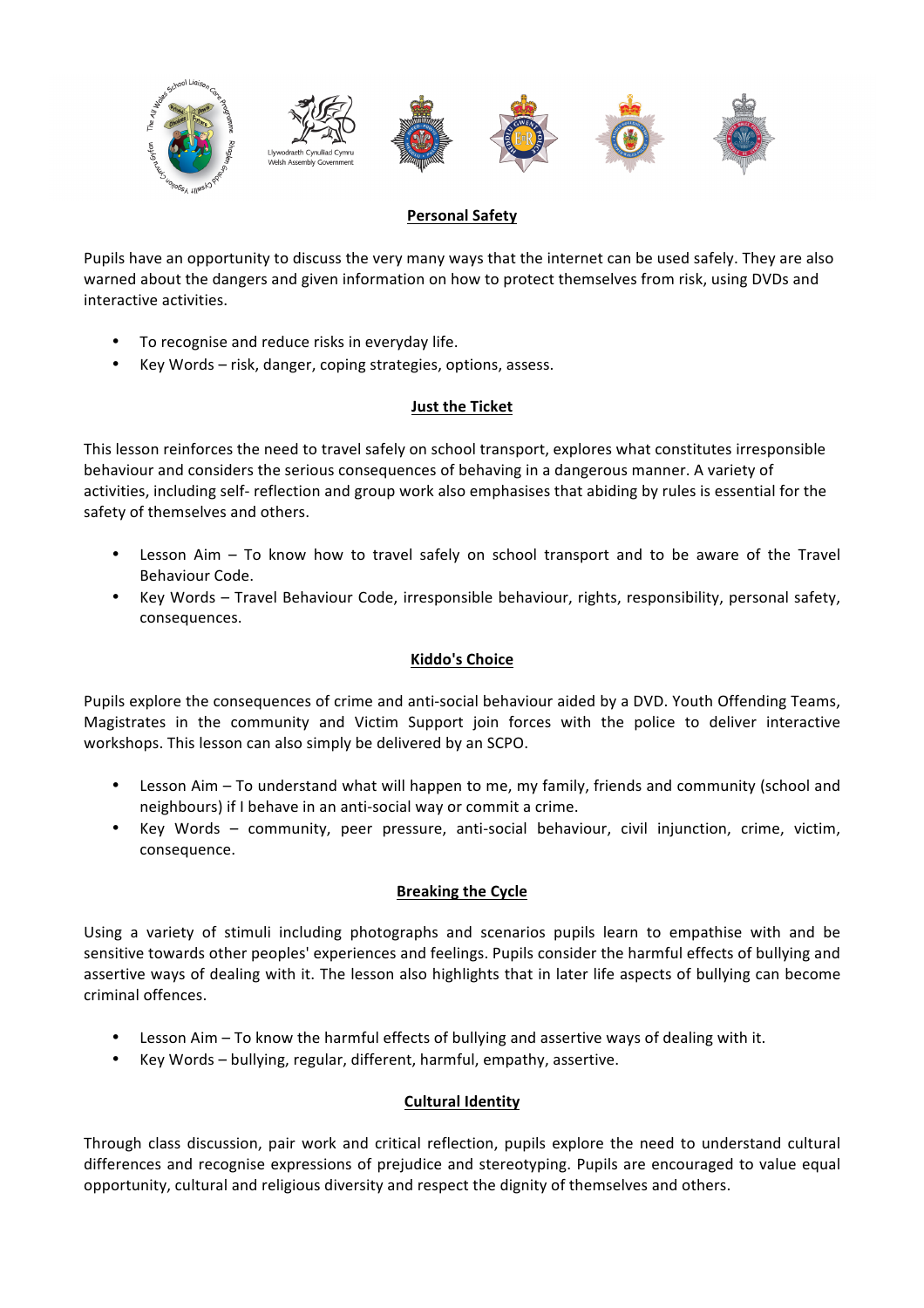

- Lesson Aim To understand cultural differences and recognise expressions of prejudice and stereotyping.
- Key Words difference, culture, identity, stereotype, prejudice, rights, responsibility.

#### **Class Act**

Through an interactive workshop, in Class Act, pupils increase their knowledge of the consequences and laws governing substance misuse. They are challenged to take a gamble in an activity that explores the strength, purity and contents of unknown substances and learn about the effects of substance misuse on an individual.

Lesson Aim - To raise awareness of the risks of substance misuse and the legal consequences of possession and supply of illegal substances.

Key Words - classification, penalties, risks, consequences

#### **COW**

This lesson uses extracts from the "COW" DVD to examine the dangers of distractions when driving. Through interactive activities and group work it highlights the law in relation to driving and explores the consequences for all those involved, whether directly or indirectly.

- Lesson Aim  $-$  To highlight the consequences of distractions whilst driving.
- Key Words distraction, risk, peer pressure, responsibility, guilt, consequences.

#### **Save Me!**

Through debate and group work young people learn to value cultural diversity and recognise how stereotypes can result in prejudice and hate crime. Problem-solving scenarios help them to become more aware of community support agencies.

- Lesson Aim To value cultural diversity and equal opportunity and respect and dignity for all.
- Key Words community, diversity, stereotype, prejudice, hate crime.

#### **Rights and Responsibilities**

Through a variety of activities including debate and discussion pupils explore the need to be aware of and challenge if necessary social injustice, exploitation and denial of human rights. The lesson also seeks to raise awareness of the range of attitudes, expectations and behaviours in society regarding relationships and understand the difference between arranged and forced marriages.

- Lesson Aim  $-$  To be moved by injustice, exploitation and denial of human rights.
- Key Words different, human rights, choice, forced, arranged, marriage, honour, values, responsibilities.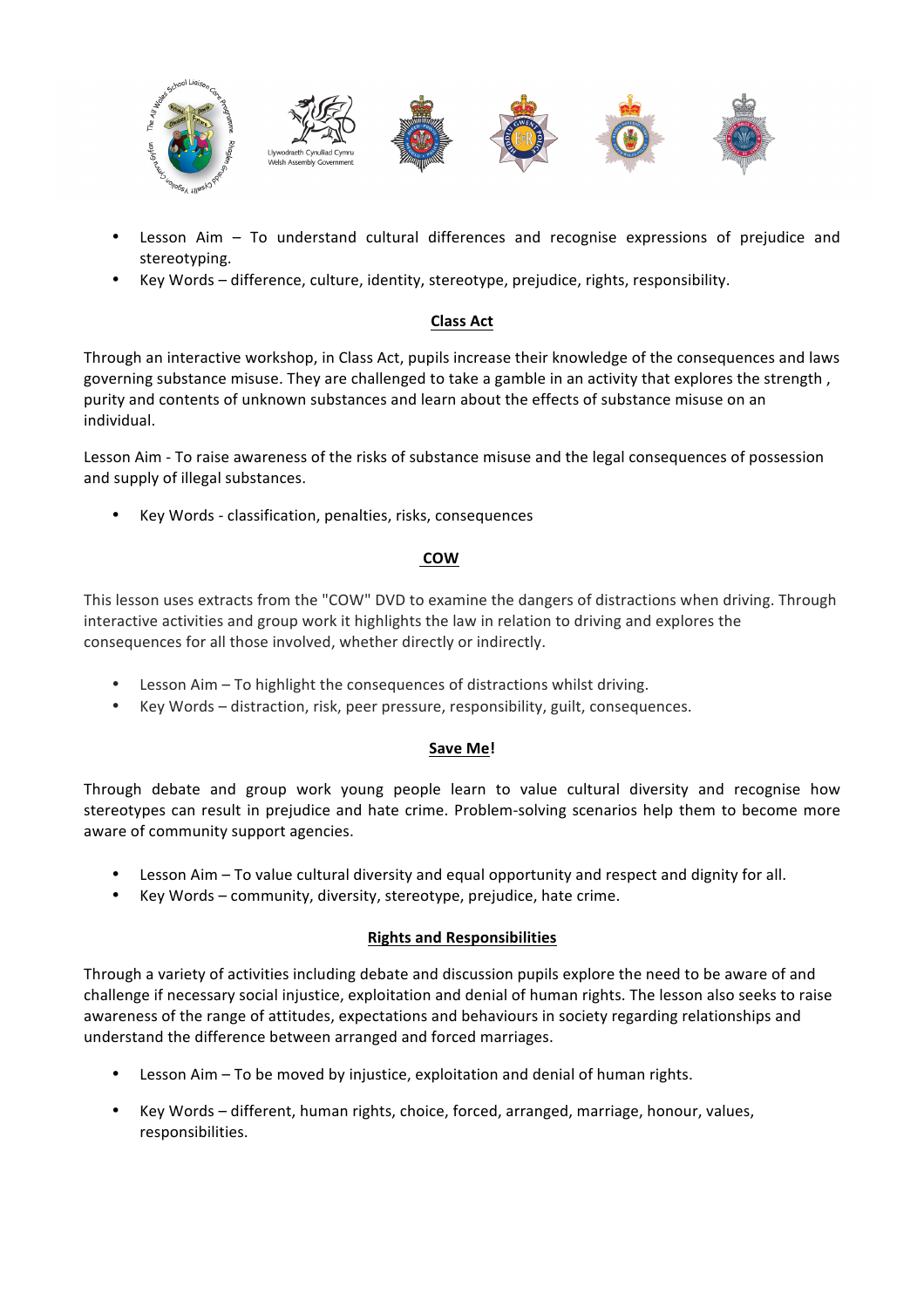

# **All Wales School Liaison Core Programme Assembly Presentations**

The following pages give details of the Assembly Presentations that are available to be delivered by School Community Police Officers (SCPOs) as part of the All Wales School Liaison Core Programme (AWSLCP).

The Presentations are listed by Key Stage.

**Primary**

**FP = Foundation Phase**

LKS2 = Lower Key Stage 2

**UKS2 = Upper Key Stage 2**

**Secondary**

**KS3 = Key Stage 3**

**KS4 = Key Stage 4**

As well as educating pupils and making them think, the assembly presentations offer advice on where to **get help.**

**Alphabetical List of Assembly Presentations**

| <b>Title</b>                                      | <b>Key Stage</b> | Subject area                       |
|---------------------------------------------------|------------------|------------------------------------|
| <b>Be A Nice Guy</b>                              | <b>KS3&amp;4</b> | <b>Halloween and Bonfire night</b> |
| <b>Bullying</b>                                   | KS <sub>2</sub>  | <b>Bullying</b>                    |
| <b>Defend Your Devices</b>                        | $KS3-4$          | <b>Internet Safety</b>             |
| <b>Drink Abuse What you Really need to Know</b>   | KS3              | <b>Alcohol</b>                     |
| (DARK)                                            |                  |                                    |
| <b>Drugs Wise</b>                                 | KS3              | <b>Drugs</b>                       |
| <b>Everyone Counts</b>                            | <b>KS3&amp;4</b> | <b>Bullying</b>                    |
| <b>Extremism - Keep Calm &amp; Know the Facts</b> | <b>KS3&amp;4</b> | <b>Behaviour</b>                   |
| <b>Get SMART on line</b>                          | LKS <sub>2</sub> | <b>Internet Safety</b>             |
| <b>Have fun and stay safe</b>                     | LKS <sub>2</sub> | <b>Halloween and Bonfire night</b> |
| <b>Interfret - Cyberbullying</b>                  | KS3              | <b>Cyberbullying</b>               |
| Is it worth it?                                   | KS4              | <b>Shoplifting</b>                 |
| <b>Jade's Story</b>                               | KS3              | <b>Internet Safety</b>             |
| <b>Keep Me Safe</b>                               | KS <sub>2</sub>  | <b>Drugs</b>                       |
| <b>Making a difference together</b>               | KS <sub>2</sub>  | <b>Anti - bullying</b>             |
| <b>Mephedrone</b>                                 | KS4              | <b>Mephedrone</b>                  |
| <b>New Psychoactive Substances</b>                | KS4              | <b>NPS</b>                         |
| <b>Night Out - Risky Business</b>                 | KS3              | <b>Alcohol / Personal Safety</b>   |
| <b>Off-road Riding</b>                            | <b>KS3&amp;4</b> | <b>Off-road motorbiking</b>        |
| Out and About - Be ASB Aware                      | KS <sub>2</sub>  | <b>ASB</b>                         |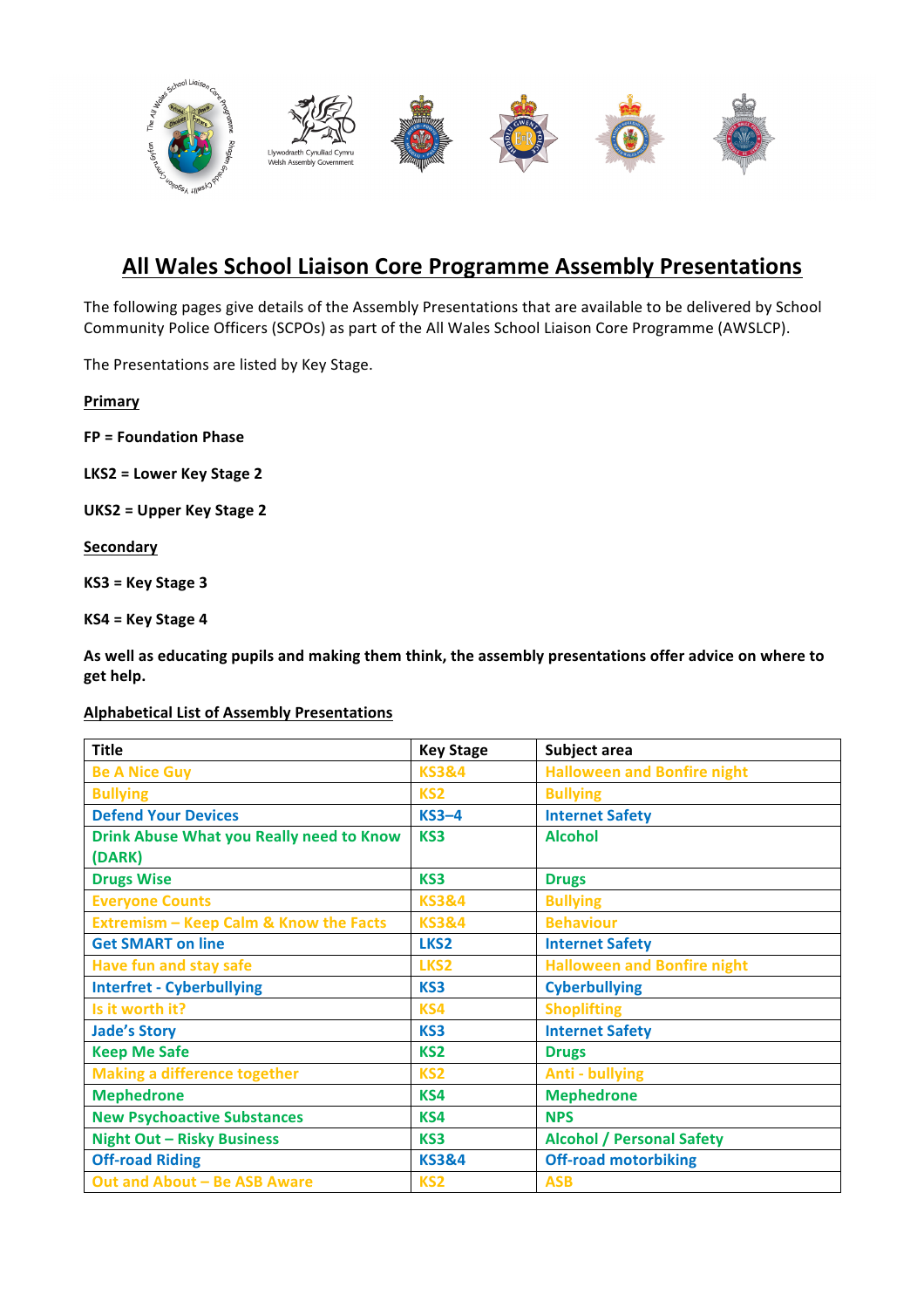

| <b>Playing Fair</b>                         | KS <sub>2</sub>                     | <b>Tackling Racism</b>                |
|---------------------------------------------|-------------------------------------|---------------------------------------|
| <b>Playing Safe</b>                         | KS <sub>2</sub>                     | <b>Personal Safety</b>                |
| <b>Playing with Fire</b>                    | KS <sub>3</sub>                     | <b>Personal Safety</b>                |
| <b>Safer Relationships</b>                  | <b>KS3&amp;4</b>                    | <b>Personal Safety</b>                |
| Safer Relationships - Rape and Sexual       | <b>Selected</b>                     | Safer Relationships - Rape and Sexual |
| <b>Assault</b>                              | <b>Small KS4</b>                    | <b>Assault</b>                        |
|                                             | groups                              |                                       |
| <b>Safer Surfing</b>                        | UKS <sub>2</sub>                    | <b>Internet Safety</b>                |
| <b>STOP - Start Thinking of the Problem</b> | KS <sub>2</sub>                     | <b>Alcohol</b>                        |
| <b>Streetwise - Be ASB Aware</b>            | KS3                                 | <b>ASB</b>                            |
| Talk PANTS and you've got it covered        | LKS <sub>2</sub>                    | <b>Safer Relationships</b>            |
| <b>Think B4 you Click</b>                   | <b>KS3&amp;4</b>                    | <b>Internet Safety</b>                |
| Think before you share online               | KS <sub>2</sub>                     | <b>Internet Safety/Sexting</b>        |
| <b>Think Twice B4 you Speak</b>             | KS3                                 | <b>Cultural Diversity</b>             |
| <b>Parents' Presentations</b>               |                                     |                                       |
| <b>NPS</b>                                  | <b>Drugs and Substances</b>         |                                       |
| <b>Parents' Protect</b>                     | <b>Protecting Children from CSE</b> |                                       |

#### **Primary**

| Target audience:                      | LKS <sub>2</sub>                      |
|---------------------------------------|---------------------------------------|
| Subject:                              | <b>Internet Safety (Safeguarding)</b> |
| <b>Assembly title:</b>                | <b>Get SMART online</b>               |
| Key objective $/$ aim(s)              |                                       |
| This assembly helps pupils to:        |                                       |
| Know what SMART means<br>٠            |                                       |
| How to stay SMART online<br>$\bullet$ |                                       |

| Target audience:       | LKS <sub>2</sub>                          |
|------------------------|-------------------------------------------|
| Subject:               | <b>Safer Relationships (Safeguarding)</b> |
| <b>Assembly title:</b> | Talk PANTS and you've got it covered!     |
|                        |                                           |

**Key objective / aim(s)**

This assembly helps pupils to:

- understand key Safer Relationships messages by using the letters P A N T S = PANTS. The children are taught that:
- **P is for Privates – Privates are private**
- A is for Always Always remember your body belongs to you!
- **N is for No – No means no**
- **T is for Talk – Talk about secrets that upset you**
- S is for Speak up Speak up, someone can help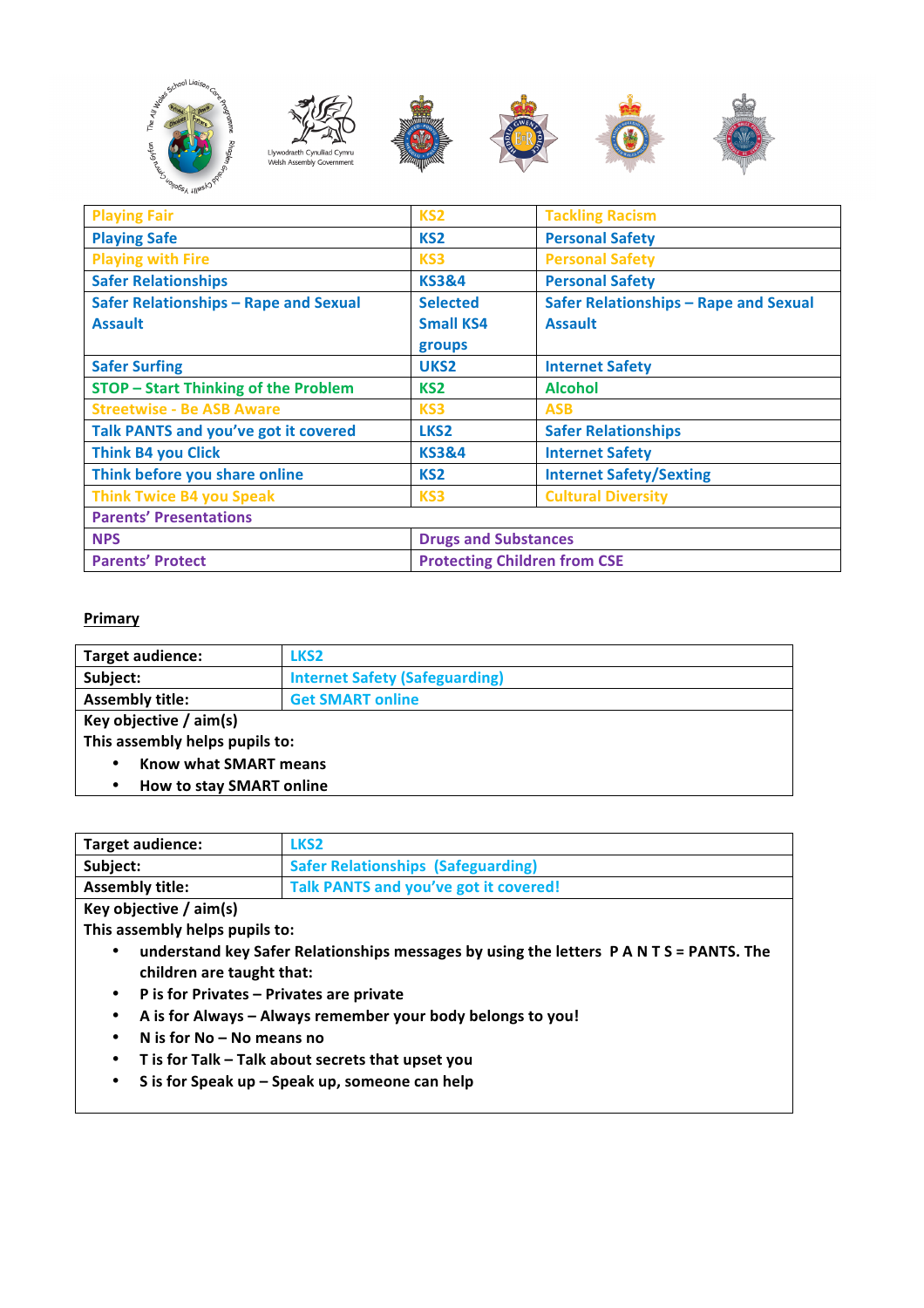

| <b>Target audience:</b>                                                   | LKS <sub>2</sub>                               |
|---------------------------------------------------------------------------|------------------------------------------------|
| Subject:                                                                  | <b>Halloween and Bonfire night (Behaviour)</b> |
| <b>Assembly title:</b>                                                    | <b>Have fun and stay safe</b>                  |
| Key objective $/$ aim(s)                                                  |                                                |
| This assembly aims to help pupils to:                                     |                                                |
| have fun, think about others but stay safe on Hallowen and Bonfire nights |                                                |

| Target audience:                                                                                                                                                                                                               | KS2                 |  |
|--------------------------------------------------------------------------------------------------------------------------------------------------------------------------------------------------------------------------------|---------------------|--|
| Subject:                                                                                                                                                                                                                       | <b>Drugs</b>        |  |
| <b>Assembly title:</b>                                                                                                                                                                                                         | <b>Keep Me Safe</b> |  |
| and the state of the state of the state of the U.S. State of the U.S. State of the U.S. State of the U.S. State of the U.S. State of the U.S. State of the U.S. State of the U.S. State of the U.S. State of the U.S. State of |                     |  |

**Key objective / aim(s)**

This assembly aims to raise awareness of:

- **legal and illegal drugs**
- the law around the use and misuse of drugs

| Target audience:                                    | KS <sub>2</sub>                             |  |
|-----------------------------------------------------|---------------------------------------------|--|
| Subject:                                            | <b>Alcohol (Drugs)</b>                      |  |
| <b>Assembly title:</b>                              | <b>STOP - Start Thinking of the Problem</b> |  |
| Key objective / aim(s)                              |                                             |  |
| This assembly aims to raise awareness of:           |                                             |  |
| the effects and risks of using Alcohol<br>$\bullet$ |                                             |  |
|                                                     | المواجها والمستحسح يتبجل ووالجدار           |  |

• **the law around alcohol** 

| <b>Target audience:</b>             | KS <sub>2</sub>     |
|-------------------------------------|---------------------|
| Subject:                            | <b>Safeguarding</b> |
| <b>Assembly title:</b>              | <b>Playing Safe</b> |
| Key objective $/$ aim(s)            |                     |
| This assembly helps pupils to know: |                     |
| Who they can trust<br>$\bullet$     |                     |

• **Who they can tell if someone makes them feel unsafe**

| Target audience:                           | KS <sub>2</sub>             |
|--------------------------------------------|-----------------------------|
| Subject:                                   | <b>Bullying (Behaviour)</b> |
| <b>Assembly title:</b>                     | <b>Bullying</b>             |
| Key objective / aim(s)                     |                             |
| This assembly aims to raise awareness of:  |                             |
| what bullying is                           |                             |
| what are the types of bullying<br>٠        |                             |
| who victims can tell and ask for help<br>٠ |                             |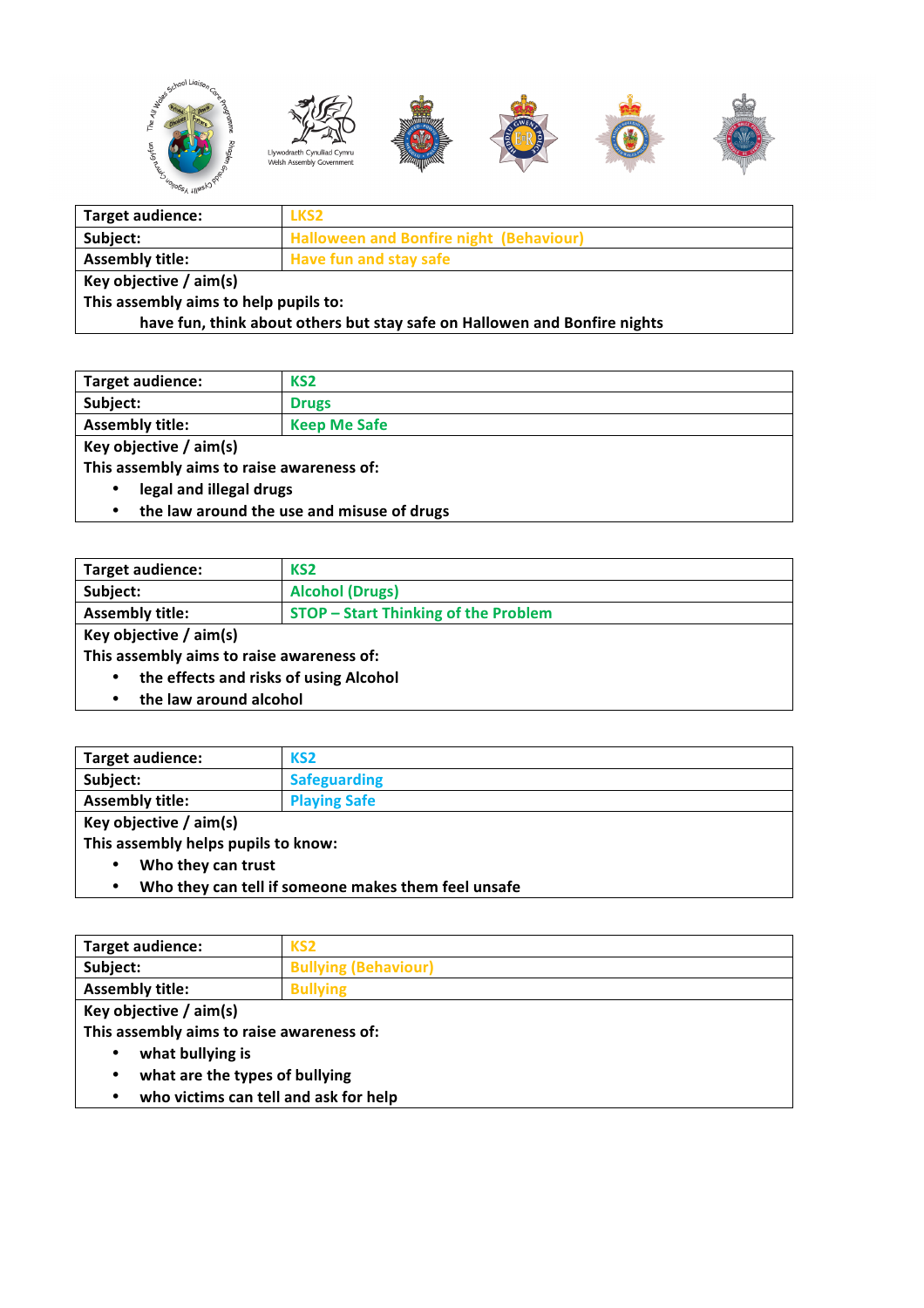

| Target audience:                                        | KS <sub>2</sub>                     |
|---------------------------------------------------------|-------------------------------------|
| Subject:                                                | <b>Anti- Bullying (Behaviour)</b>   |
| <b>Assembly title:</b>                                  | <b>Making a difference together</b> |
| Key objective $/$ aim(s)                                |                                     |
| This assembly aims to help pupils to:                   |                                     |
| understand what bullying is<br>٠                        |                                     |
| ومرتبيا الربط فورم ومستطيف ومستكثاه ومناط ومتعود وممروس |                                     |

- recognise the different types of bullying
- understand the effects bullying has on people
- **understand what victims can do about the problem**

| Target audience:                           | KS <sub>2</sub>                                |
|--------------------------------------------|------------------------------------------------|
| Subject:                                   | <b>Anti-Social Behaviour (Behaviour)</b>       |
| <b>Assembly title:</b>                     | Out and About - Be Anti-Social Behaviour Aware |
| Key objective / aim(s)                     |                                                |
| This assembly aims to raise awareness of:  |                                                |
| what ASB is                                |                                                |
| how ASB affects the community<br>$\bullet$ |                                                |

• the consequences of committing acts of ASB

| <b>Target audience:</b> | KS <sub>2</sub>                    |
|-------------------------|------------------------------------|
| Subject:                | <b>Tackling Racism (Behaviour)</b> |
| <b>Assembly title:</b>  | <b>Playing Fair</b>                |

**Key objective / aim(s)**

This assembly teaches and encourages pupils:

- **to think about what makes us the same**
- to think about what makes us different
- to understand why it is wrong to bully people just because they are different
- **to think before they speak**

| Target audience:                                           | UKS <sub>2</sub>                                    |
|------------------------------------------------------------|-----------------------------------------------------|
| Subject:                                                   | <b>Internet Safety (Safeguarding)</b>               |
| <b>Assembly title:</b>                                     | <b>Safer Surfing</b>                                |
| Key objective $/$ aim(s)                                   |                                                     |
| This assembly helps pupils to:                             |                                                     |
| $\bullet$                                                  | Know what the risks are online and how to stay safe |
| I hadovetond what quborhullying is and what to do about it |                                                     |

Understand what cyberbullying is and what to do about it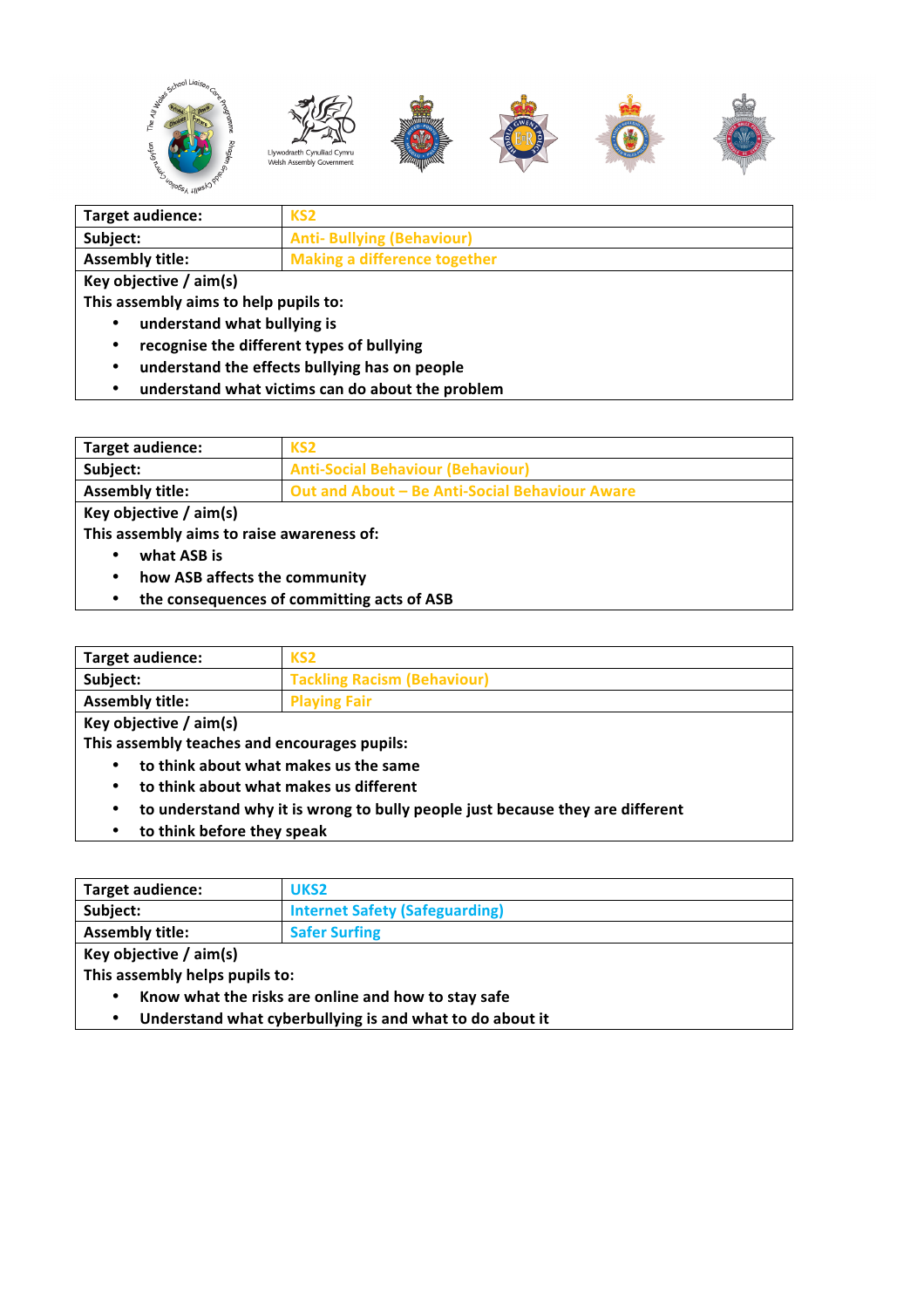

| Target audience:                     | KS <sub>2</sub>                      |
|--------------------------------------|--------------------------------------|
| Subject:                             | <b>Internet Safety (Sexting)</b>     |
| <b>Assembly title:</b>               | <b>Think Before You Share Online</b> |
| Key objective / aim(s)               |                                      |
| This assembly helps pupils to:       |                                      |
| To share safely on line<br>$\bullet$ |                                      |
|                                      |                                      |

• To know what to do if someone shares something they should not have online

#### **Secondary**

| Target audience:                          | KS3                                             |
|-------------------------------------------|-------------------------------------------------|
|                                           |                                                 |
| Subject:                                  | <b>Alcohol (Drugs)</b>                          |
|                                           |                                                 |
| <b>Assembly title:</b>                    | <b>Drink Abuse What you Really need to Know</b> |
|                                           |                                                 |
| Key objective / aim(s)                    |                                                 |
|                                           |                                                 |
| This assembly aims to raise awareness of: |                                                 |
|                                           |                                                 |

- the effects and risks of using Alcohol
- the increased risks of using alcohol with other drugs
- **how to reduce harm from Alcohol use**

| <b>Target audience:</b>                   | KS3               |
|-------------------------------------------|-------------------|
| Subject:                                  | <b>Drugs</b>      |
| <b>Assembly title:</b>                    | <b>Drugs Wise</b> |
| Key objective / aim(s)                    |                   |
| This assembly aims to raise awareness of: |                   |
| المسترساء المسمالة المسم المسمان          |                   |

- **legal and illegal drugs**
- **the effects of different drugs**
- the law around their use and misuse

| <b>Target audience:</b>                   | KS3                                             |
|-------------------------------------------|-------------------------------------------------|
| Subject:                                  | <b>Alcohol / Personal Safety (Safeguarding)</b> |
| <b>Assembly title:</b>                    | <b>Night Out - Risky Business</b>               |
| Key objective $/$ aim(s)                  |                                                 |
| This assembly aims to raise awareness of: |                                                 |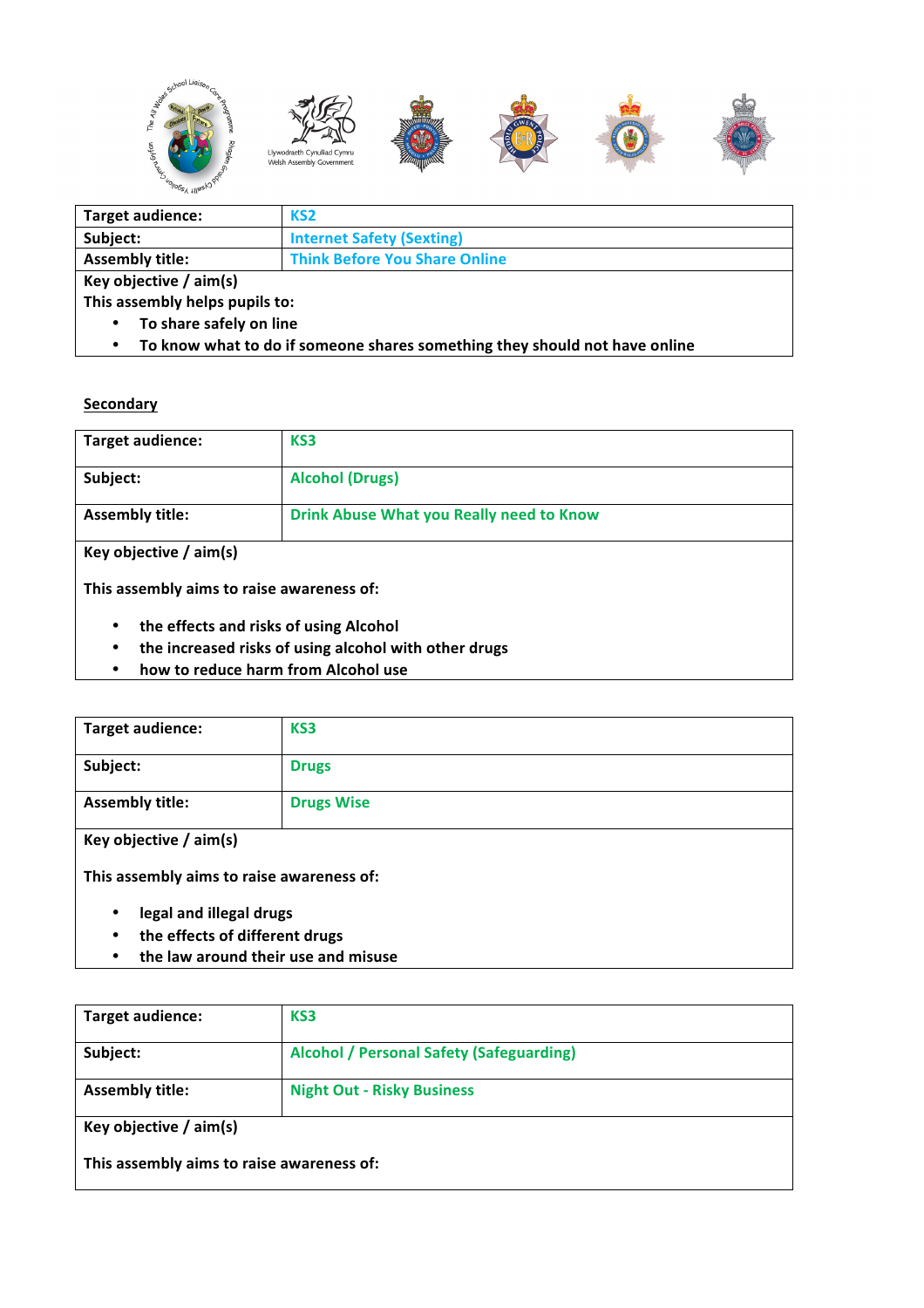

- how to stay safe on a night out
- how to plan ahead to stay safe on a night out

| <b>Target audience:</b>  | $KS3-4$                                       |
|--------------------------|-----------------------------------------------|
| Subiect:                 | Internet Safety (Property and Identity Crime) |
| <b>Assembly title:</b>   | <b>Defend Your Devices</b>                    |
| Key objective $/$ aim(s) |                                               |

This assembly helps pupils to:

- Know how to register their devices and protect them from property theft
- Recognise the importance of reviewing device security settings
- Know the value of their digital identity and understand steps to protect it

| Target audience:                                                                           | KS3                                                               |
|--------------------------------------------------------------------------------------------|-------------------------------------------------------------------|
|                                                                                            | <b>Cyberbullying (Behaviour) / Personal Safety (Safeguarding)</b> |
| <b>Assembly title:</b>                                                                     | <b>Interfret - Cyberbullying</b>                                  |
| Key objective $/$ aim(s)<br>This assembly aims to teach pupils to understand:              |                                                                   |
| what is Cyberbullying?<br>٠<br>how it can happen<br>٠<br>the effects of Cyberbullying<br>٠ |                                                                   |

what to do about it

| <b>Target audience:</b> | KS3                                      |
|-------------------------|------------------------------------------|
| Subject:                | <b>Personal Safety / ASB (Behaviour)</b> |
| <b>Assembly title:</b>  | <b>Playing with Fire</b>                 |

**Key objective / aim(s)**

This assembly aims to:

- reduce the number of grass fires in the community
- raise awareness of grass fires in the pupils' local area and the resulting effects upon the **community**
- **identify the misuse of emergency services**
- highlight the legal implications of arson, grass fires and ASB

| <b>Target audience:</b> |  |
|-------------------------|--|
|                         |  |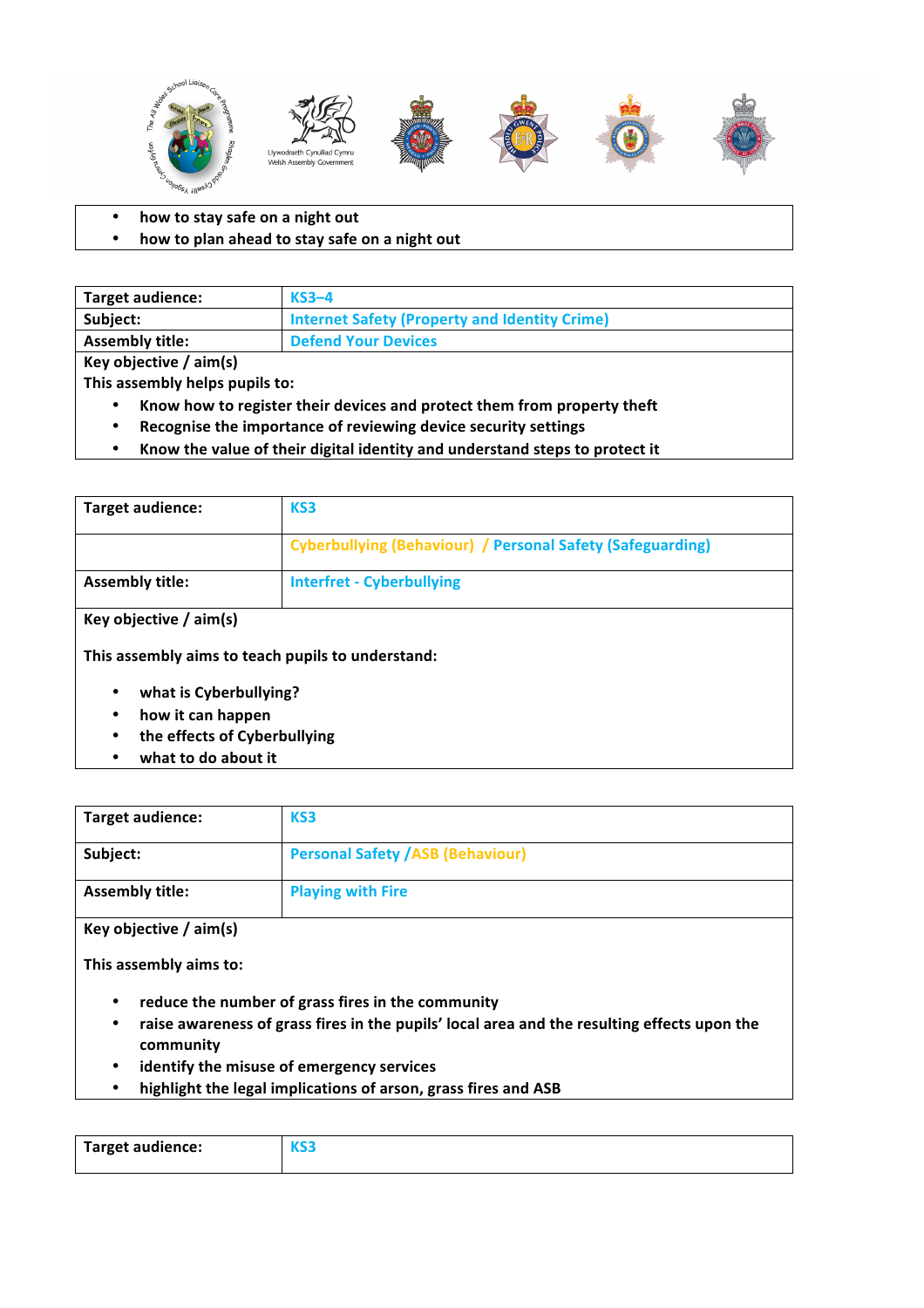

| Subject:                       | <b>Internet Safety (Safeguarding)</b>                                                 |
|--------------------------------|---------------------------------------------------------------------------------------|
| <b>Assembly title:</b>         | <b>Jade's Story</b>                                                                   |
| Key objective $/$ aim(s)       |                                                                                       |
| This assembly helps pupils to: |                                                                                       |
| $\bullet$                      | understand the possible consequences of not protecting your personal information when |

- **online**
- **Know what to do is someone makes you feel unsafe online**

| Target audience:                                       | KS3                                                |
|--------------------------------------------------------|----------------------------------------------------|
| Subject:                                               | <b>Anti-Social Behaviour (ASB) (Behaviour)</b>     |
| <b>Assembly title:</b>                                 | <b>Streetwise - Be Anti-Social Behaviour Aware</b> |
| Key objective $/$ aim(s)                               |                                                    |
| This assembly aims to raise awareness of:              |                                                    |
| what ASB is<br>٠<br>how ASB affects the community<br>٠ |                                                    |

• the consequences of committing acts of ASB

| <b>Target audience:</b>                                                                                                                       | KS3                                   |  |
|-----------------------------------------------------------------------------------------------------------------------------------------------|---------------------------------------|--|
| Subject:                                                                                                                                      | <b>Cultural Diversity (Behaviour)</b> |  |
| <b>Assembly title:</b>                                                                                                                        | <b>Think Twice B4 you Speak</b>       |  |
| Key objective $/$ aim(s)                                                                                                                      |                                       |  |
| This assembly aims to:                                                                                                                        |                                       |  |
| encourage pupils to value diversity<br>$\bullet$<br>think before they speak and to ask themselves is what they say<br>$\bullet$<br>Thoughtful |                                       |  |
| <b>Helpful</b>                                                                                                                                |                                       |  |
| <b>Inspiring</b>                                                                                                                              |                                       |  |
| <b>Necessary</b>                                                                                                                              |                                       |  |
| Kind                                                                                                                                          |                                       |  |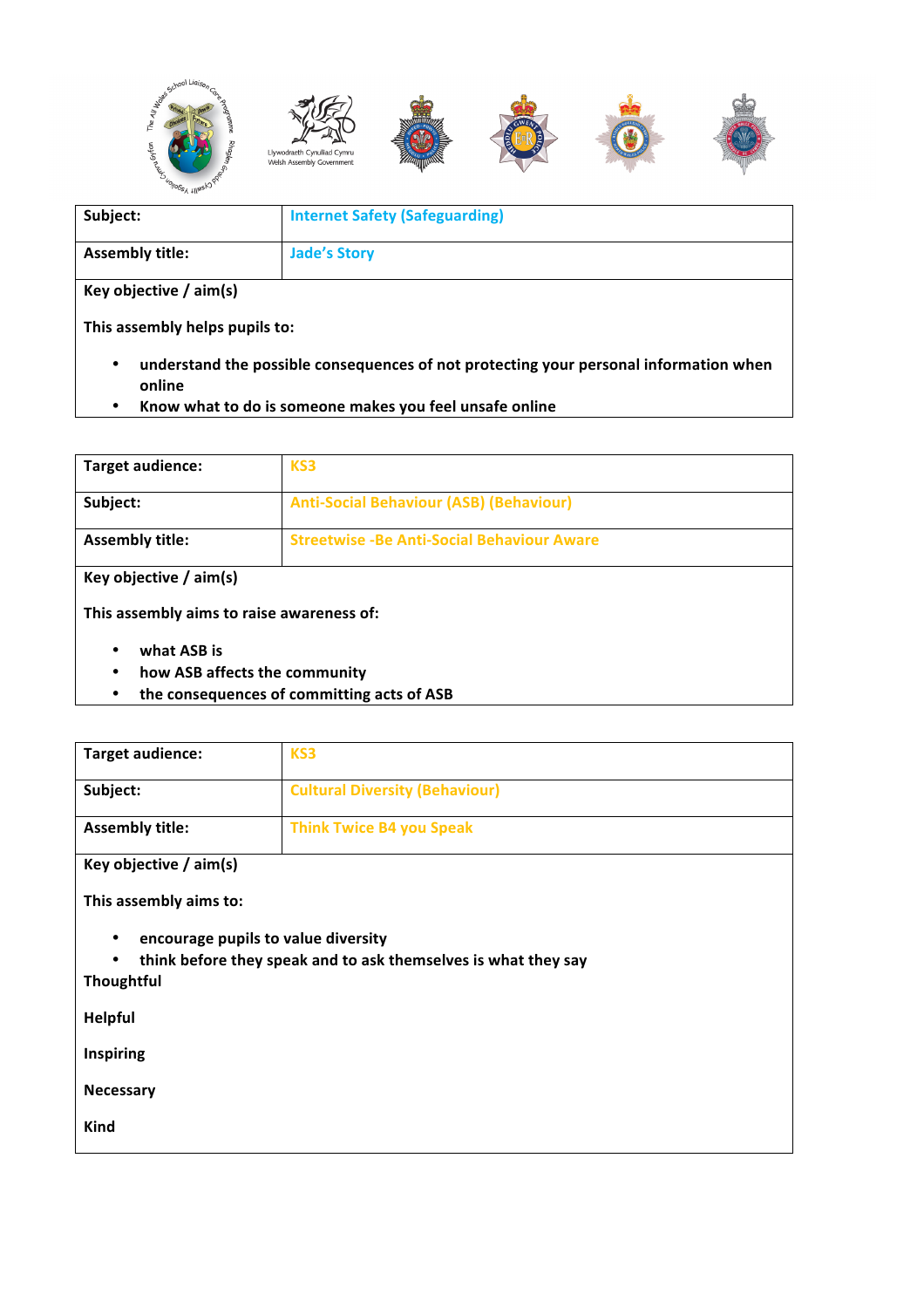

| Target audience:                                                                                                         | <b>KS3 &amp; KS4</b>                                        |  |
|--------------------------------------------------------------------------------------------------------------------------|-------------------------------------------------------------|--|
| Subject:                                                                                                                 | <b>Personal Safety / Safer Relationships (Safeguarding)</b> |  |
| <b>Assembly title:</b>                                                                                                   | <b>Safer Relationships</b>                                  |  |
| Key objective $/$ aim(s)<br>This assembly aims to help pupils to understand what:<br>is abuse in teen relationships<br>٠ |                                                             |  |
| are the warning signs<br>٠                                                                                               |                                                             |  |

• **victims can do about it**

| Target audience:                           | <b>KS3 &amp; KS4</b>                  |
|--------------------------------------------|---------------------------------------|
| Subject:                                   | <b>Internet Safety (Safeguarding)</b> |
| <b>Assembly title:</b>                     | <b>Think B4 You Click - Sexting</b>   |
| Key objective $/$ aim(s)                   |                                       |
| This assembly aims to help pupils to know: |                                       |

- what risks are online and how to stay safe
- **how to avoid misusing digital technology**
- **what 'sexting' is**
- the consequences of 'sexting'

| Target audience:       | <b>KS3 &amp; KS4</b>                                    |
|------------------------|---------------------------------------------------------|
| Subject:               | Staying Safe on Halloween and Bonfire night (Behaviour) |
| <b>Assembly title:</b> | <b>Be A Nice Guy</b>                                    |

**Key objective / aim(s)**

This assembly aims to help pupils to:

- **act responsibly and think about others**
- know how not to get in trouble with the law on Halloween and Bonfire nights
- **understand the dangers associated with the misuse of fireworks**
- **understand what the law says about fireworks**

| <b>Target audience:</b> | <b>KS3 &amp; KS4</b>                                     |
|-------------------------|----------------------------------------------------------|
| Subject:                | Off-road motorbiking - Personal Safety / ASB (Behaviour) |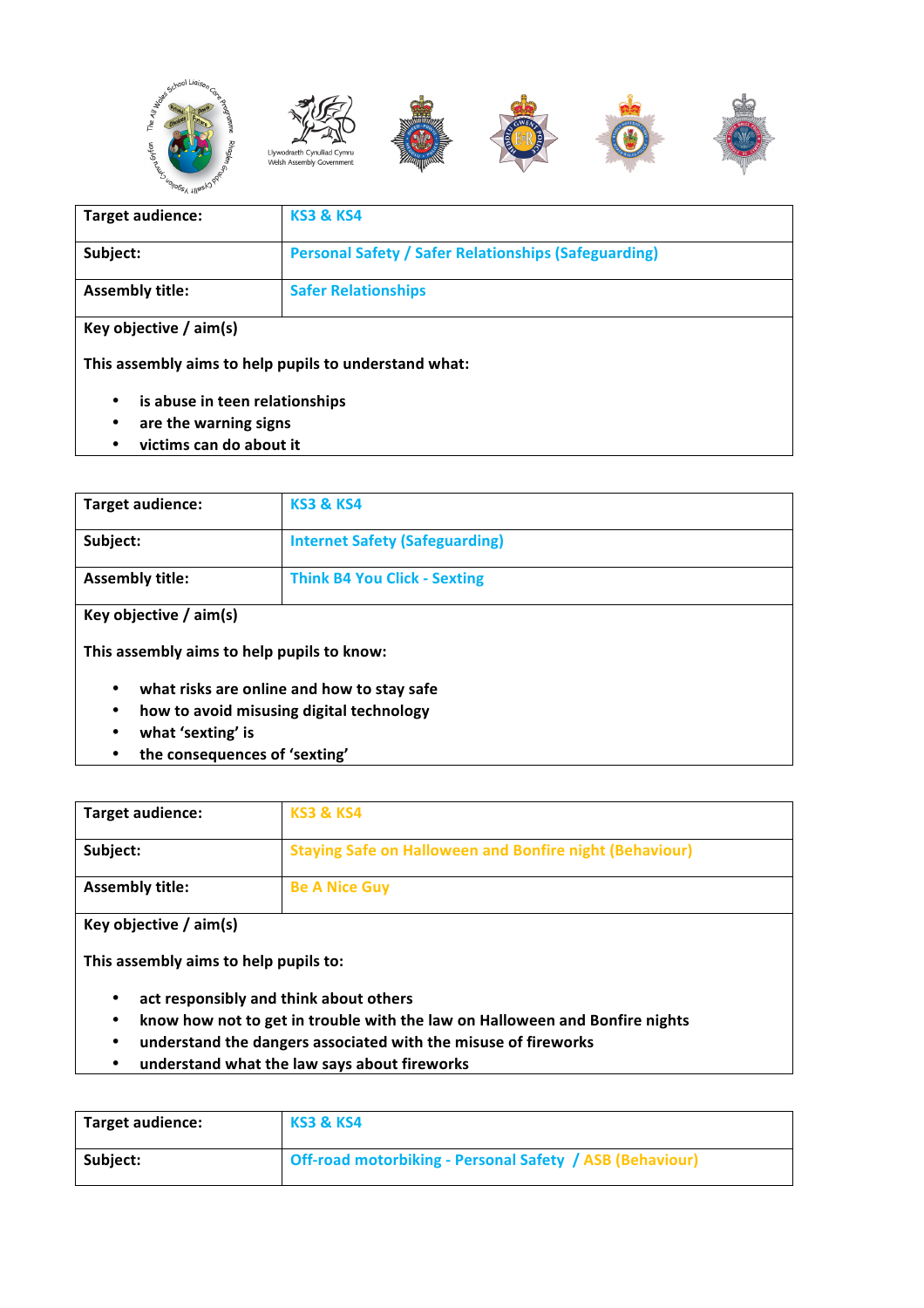

| <b>Assembly title:</b>                                | <b>Off-road Riding</b> |
|-------------------------------------------------------|------------------------|
|                                                       |                        |
| Key objective $/$ aim(s)                              |                        |
| This assembly aims to help pupils understand:         |                        |
| where they can safely ride an off-road motorbike<br>٠ |                        |

| <b>Target audience:</b>               | <b>KS3 &amp; KS4</b>        |
|---------------------------------------|-----------------------------|
| Subject:                              | <b>Bullying (Behaviour)</b> |
| <b>Assembly title:</b>                | <b>Everyone Counts</b>      |
| Key objective $/$ aim(s)              |                             |
| This assembly aims to help pupils to: |                             |

- **understand the harmful effects of bullying**
- **know what to do if they are being bullied**

| Target audience:                                   | <b>KS3 &amp; KS4</b>                                                                                                                            |
|----------------------------------------------------|-------------------------------------------------------------------------------------------------------------------------------------------------|
| Subject:                                           | <b>Extremism (Behaviour)</b>                                                                                                                    |
| <b>Assembly title:</b>                             | <b>Keep Calm and Know the Facts</b>                                                                                                             |
| Key objective $/$ aim(s)<br>This assembly aims to: |                                                                                                                                                 |
| ٠<br>٠<br>help pupils to feel safer<br>٠<br>٠      | raise awareness of what extremism is<br>help reduce the fear of terrorism<br>help pupils to know what to do if they are concerned about someone |

| <b>Target audience:</b>                          | KS4                                        |
|--------------------------------------------------|--------------------------------------------|
| Subject:                                         | <b>New Psychoactive Substances (Drugs)</b> |
| <b>Assembly title:</b>                           | <b>New Psychoactive Substances (NPS)</b>   |
| Key objective $/$ aim(s)                         |                                            |
| This assembly aims to raise awareness of:        |                                            |
| The dangers of New Psychoactive Substances (NPS) |                                            |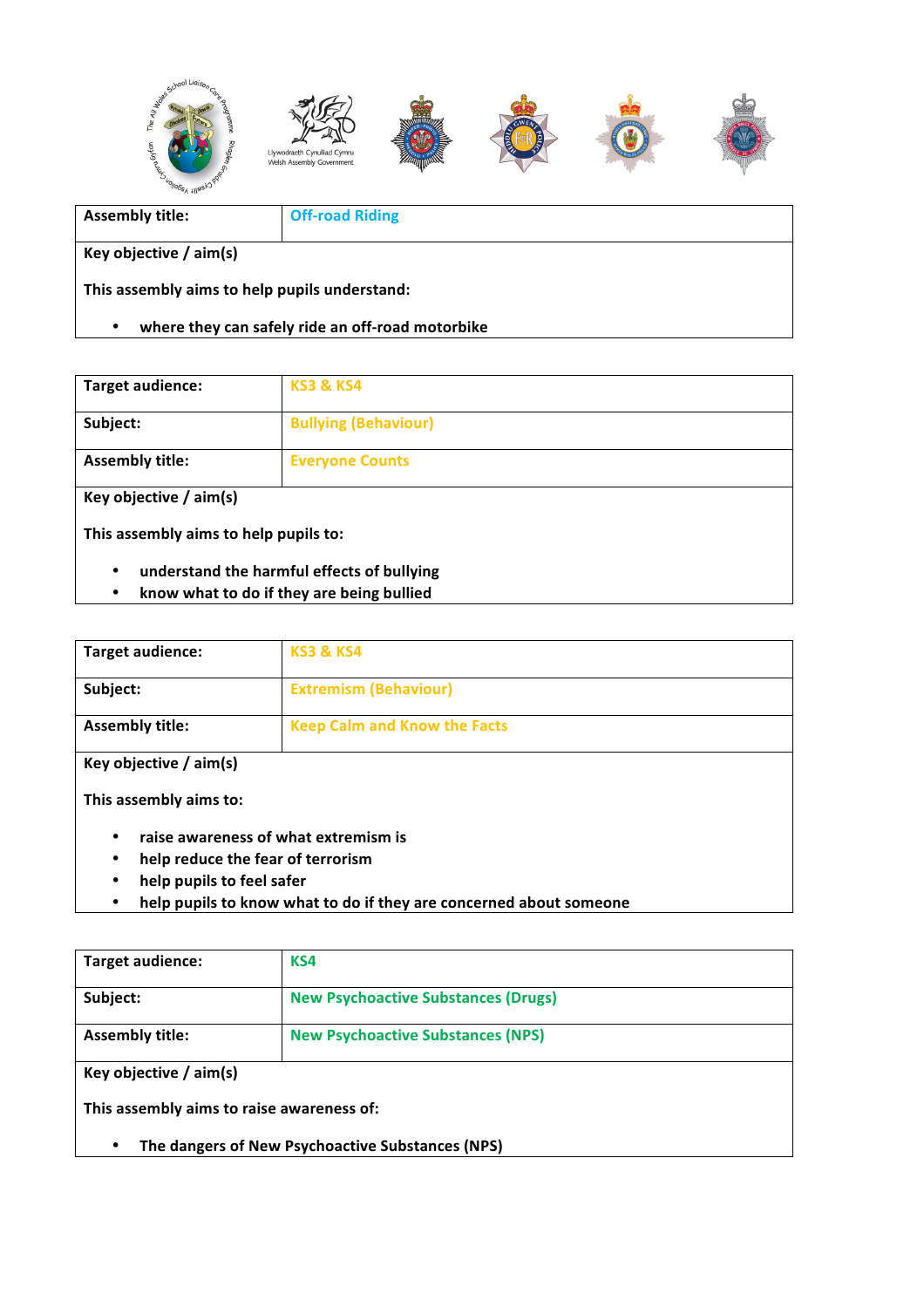

| <b>Target audience:</b>                                  | KS4                       |  |
|----------------------------------------------------------|---------------------------|--|
| Subject:                                                 | <b>Mephedrone (Drugs)</b> |  |
| <b>Assembly title:</b>                                   | <b>Mephedrone</b>         |  |
| Key objective $/$ aim(s)                                 |                           |  |
| This assembly aims to raise awareness of:                |                           |  |
| <b>What Mephedrone is</b><br>٠                           |                           |  |
| <b>What Mephedrone looks like</b><br>$\bullet$           |                           |  |
| What are the effects of Mephedrone<br>$\bullet$          |                           |  |
| What are the risks associated with using Mephedrone<br>٠ |                           |  |

• **The Law**

| <b>Target audience:</b>  | KS4                                                                                                                                    |
|--------------------------|----------------------------------------------------------------------------------------------------------------------------------------|
| Subject:                 | Personal Safety - Safer Relationships - Rape and Sexual Assault<br>(Safeguarding)                                                      |
| <b>Assembly title:</b>   | Safer Relationships - Rape and Sexual Assault                                                                                          |
|                          | N.B. - this presentation examines a very sensitive issue and should<br>only be used with small groups who have been specially selected |
| Key objective $/$ aim(s) |                                                                                                                                        |

This assembly aims to:

- **raise awareness of the issue of rape and sexual violence**
- improve understanding of what constitutes rape, sexual assault and consent
- empower young people to avoid, challenge and report sexually violent behaviour

| <b>Target audience:</b>                       | KS4                            |  |
|-----------------------------------------------|--------------------------------|--|
| Subject:                                      | <b>Shoplifting (Behaviour)</b> |  |
| <b>Assembly title:</b>                        | Is it worth it?                |  |
| Key objective $/$ aim(s)                      |                                |  |
| This assembly aims to help pupils understand: |                                |  |
| why young people shoplift                     |                                |  |
| the consequences of shoplifting<br>٠          |                                |  |
| who pays for shoplifting                      |                                |  |